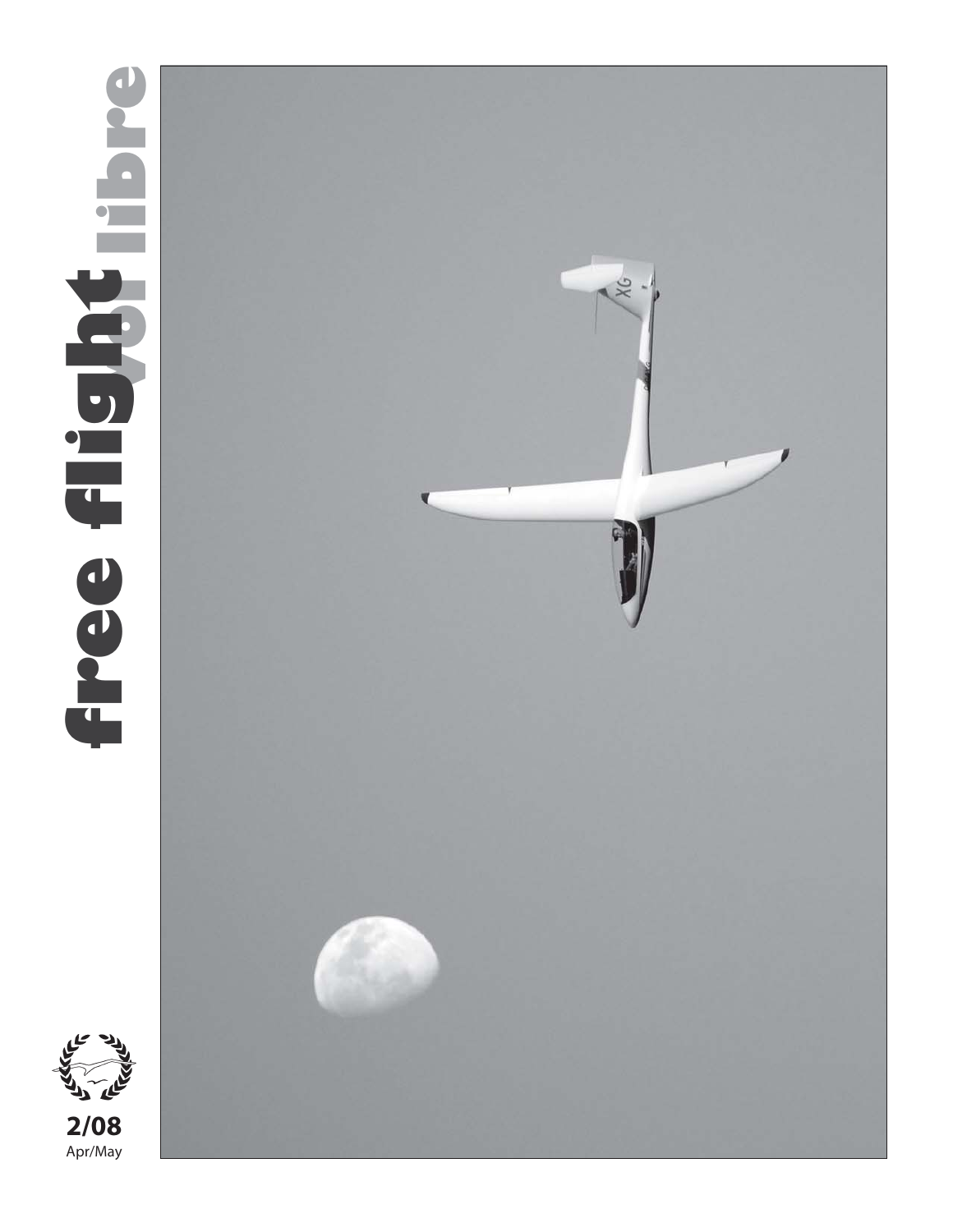# **PPIOPIGIES John Toles** SAC President

*I'M WRITING THIS on the airplane as I fly home from Montreal. The weekend had the first combined event of the SAC Annual General Meeting and the Canadian Advanced Soaring (CAS) cross-country seminars. The response was good,* the comments favourable, and the plan is for a similar event next spring. SAC held the AGM Saturday morning as well *as providing displays and tours on Sunday. Following the AGM, the CAS seminars ran through the remainder of the morning and the afternoon. This year's arrangements were through AVV Champlain, with special thanks to Simon-Pierre Dupont and Sylvain Bourque for their hard work.*

The AGM weekend is also a time for meetings of the SAC directors, with budget and planning meetings on the Friday and follow-up meetings on Sunday before heading home. We dealt with a number of important matters.

A combination of increased revenues and reduced expenditures gave us an operating surplus in 2007. One result is that fees will not increase this year. Another is the establishment of a *Special Projects Fund* of \$30,000. Although details are still to be worked out, a portion of this fund will be available to provide SAC with three portable glider flight simulators. I hope that they can be ready in time to assist with instructor development at the instructor courses being planned for 2008 – Western, Ontario, and Quebec. The simulators will also be available for loan to clubs. Simulators are proving effective in student instruction, and may extend interest and opportunity beyond the normal weather-dependent soaring year. They may also have benefits as a club promotional tool, available for events, displays, etc. A number of other possible uses for the fund were considered and discussed.

The World Contest Fund was reviewed, and there is now considerable assistance available for the Canadian team this summer. Clubs are also being asked to assist through a promotional weekend. Consider the model endorsed by the Alberta clubs; on a designated weekend a *Canadian Team World Contest Promotion* will be held by each Alberta club. Introductory flights will be featured, with proceeds donated to the fund. Media will be provided with the team profiles via the SAC website, along with information on gliding and soaring. The model provides an opportunity for club promotion as well as team support. All clubs are encouraged to plan to participate during the *National Week of Soaring* by setting aside one day of introductory flights, of which a portion will be donated to the World Team. A draft press release will be provided on the SAC website for clubs to use or modify.

The future format of *free flight* was discussed. Before the electronic era, the magazine was the major source of time sensitive information about SAC, soaring events and soaring news. This type of content is now quickly and effectively available on the SAC website. (The magazine can still provide this information with more detailed information as well as more stories and articles of interest in each issue.) Today, it is more difficult to get enough content for the current bimonthly publication. The Board recommends moving to a quarterly publication, likely with a regular colour cover and more pages (32 vs 24 on average). This would reduce total printing and distribution costs. Simon-Pierre Dupont has offered to assist the editor in getting more French content.

The need for a website Content Editor was discussed. We are currently seeking a volunteer to receive content, post it, and remove out-of-date material with support from the technical web team. We need YOU! Offers? Suggestions? The site provides the potential to be very current.

The effectiveness of last year's COPA newspaper insert was reviewed. Although this may be done again in the future, the feeling was that it would not be cost effective to do this annually. A general SAC advertisement will be arranged for each edition. As well, we encourage members to submit soaring articles that may have appeal to general aviation pilots. A *COPA Guide to Soaring*, written by Dan Cook, is also now available.

There were many other agenda items, many of a general "housekeeping" nature, but the purpose of this article is to provide an overview of board activity of interest to members. More detailed information and meeting minutes will have been available on the website before this issue arrives in your mailboxes.

Soaring will by now have started in some areas, with the season in full swing shortly. Fly often. Fly safely. Have fun.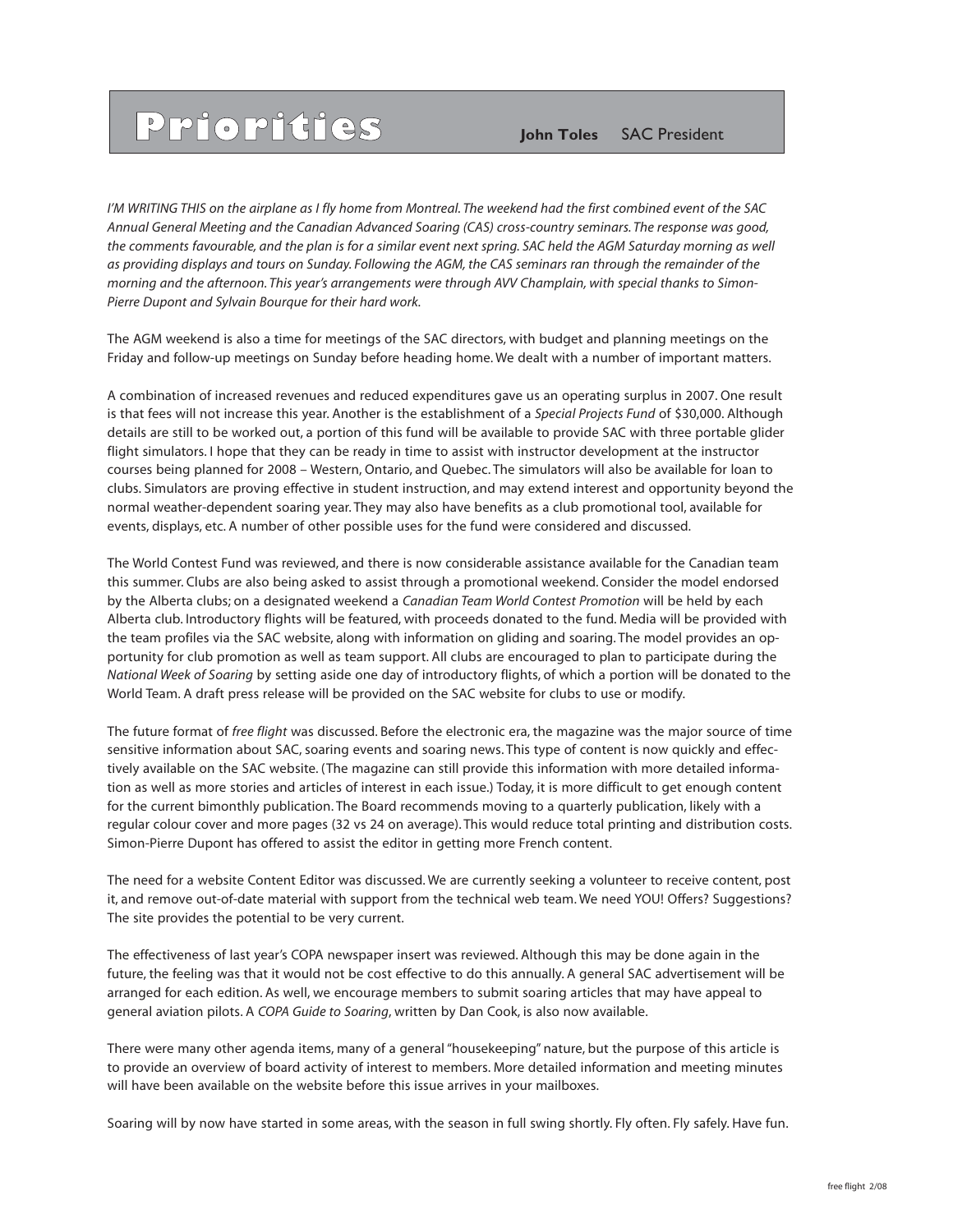



ISSN 0827 – 2557 The journal of the Soaring Association of Canada Le journal de l'Association Canadienne de Vol à Voile

| an AFH-3 update      |
|----------------------|
| inning by not losing |
| ty/accidents in 2007 |

- - **SAC insurance report** 
		- **Ralph Wiseman**
- **sporting committee activities 15** a review  $\triangle$  *Jörg Stieber*

### **Cover**

A late afternoon lunar finish to a long flight by Jerzy Szemplinski down on the Ridge. It was a failed record attempt last October, but one week later he did it, flying a 500 O&R that earned him three citizen speed records. photo: Maria Szemplinska

| airspace<br>4                     | annual report $\triangleleft$ lan Grant                                      |
|-----------------------------------|------------------------------------------------------------------------------|
| 6<br>an AFH-3 update              | more on a remarkable homebuilt ♦ Ed Hollestelle                              |
| 7<br>winning by not losing        | consistency is the key $\triangleleft$ Dave Springford                       |
| 8<br>safety/accidents in 2007     | accidents, incidents, and analysis $\triangle$ Dan Cook                      |
| 10<br>stress and the aging pilot  | stress is self-imposed – what to do about it $\triangleleft$ Dave Fairchilds |
| 12<br><b>SAC insurance report</b> | the plan explained and 2007 results $\rightarrow$ Keith Hay                  |
| $14$<br><b>Ralph Wiseman</b>      | a gliding pioneer $\rightarrow$ John Toles                                   |

### DEPARTMENTS

| $\overline{5}$ | <b>Letters</b>     | I think winter has gone, Opinions – what did we do before<br>the SAC Roundtable?!                                                                                                                          |
|----------------|--------------------|------------------------------------------------------------------------------------------------------------------------------------------------------------------------------------------------------------|
| 16             | <b>Miscellany</b>  | odds and ends on oxygen equipment, Nicole Kattler wins<br>2007 Corley Scholarship, SAC insurance drops 10% for 2008,<br>SOSA to host cross-country training camp and contest,<br>Charles Petersen honoured |
| 18             | <b>Club News</b>   | Trophies & Awards 2007, all about ACES, SOSA rain shower,<br>Winnipeg airfield action                                                                                                                      |
| 20             | <b>Records</b>     | Current Canadian records table                                                                                                                                                                             |
| 21             | <b>FAI Records</b> | 2007 annual report                                                                                                                                                                                         |
| 21             | <b>FAI Badges</b>  | 2007 report and annual statistics                                                                                                                                                                          |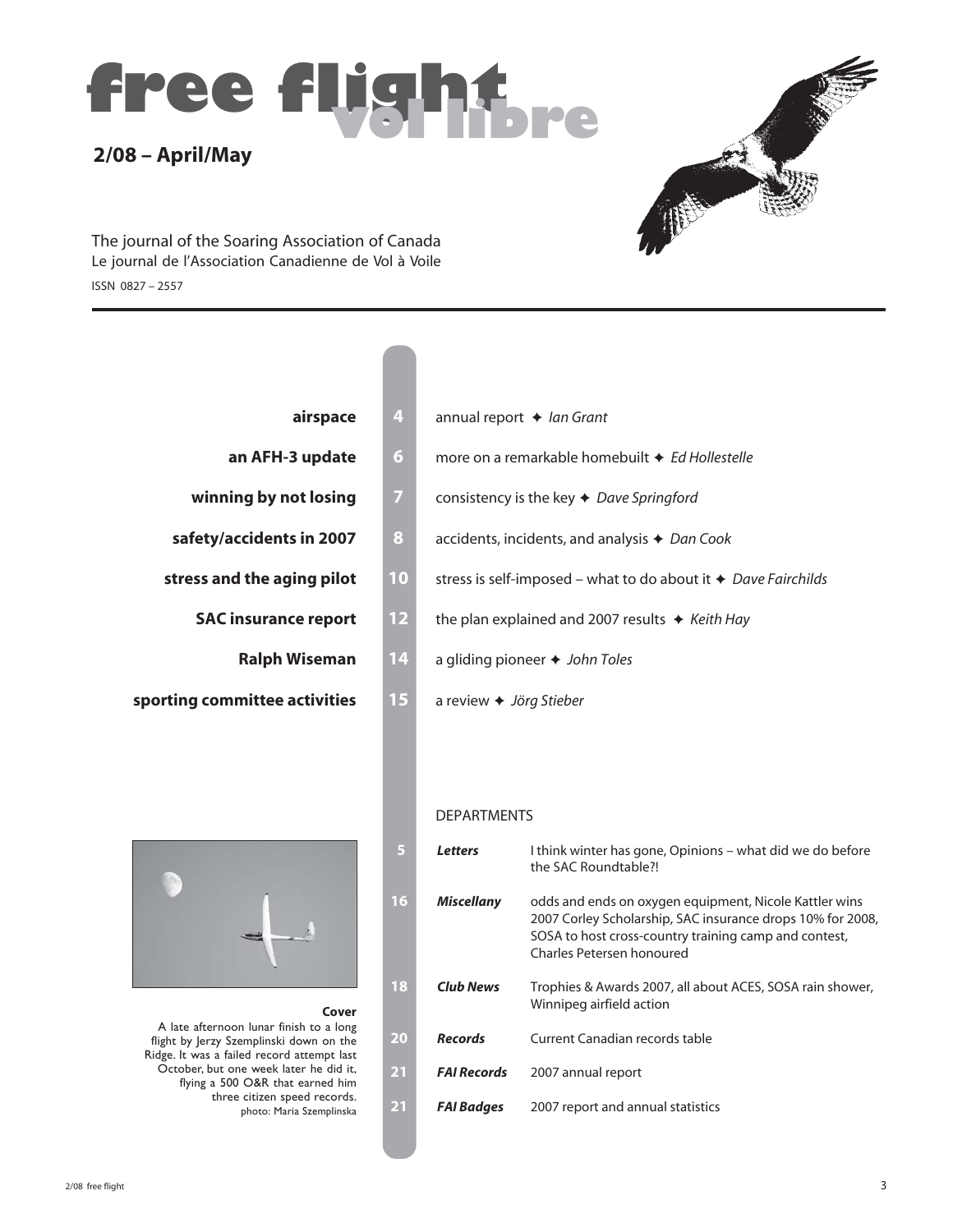# Airspace

**Ian Grant**

**R** eaders will recall that 2006 was an eventful one for airspace. This report summarizes ongoing developments for 2007. In the spring, NavCanada implemented changes to the controlled airspace structure in the Toronto area to improve protection for air transport aircraft. The changes had minimal impacts on soaring in comparison with the proposals first put forward. This favourable outcome resulted directly from the representations made by SAC and COPA to senior officials at Transport Canada and NavCanada.

Our call for consultation has also borne fruit. In March, NavCanada kicked off a review of airspace and services in the Windsor-Toronto-Montreal area. According to the terms of reference, available on NavCanada's website, "customers and other stakeholders will participate fully in the identification of issues and in the development of solutions. Full consultation with stakeholders will be conducted before implementation of any changes."

NavCanada is living up to its promise so far. Members of the Airspace committee have participated in several consultation meetings. The most recent meeting with recreational aviation groups was held in Mississauga in November. The discussion was constructive, with the focus mainly on Toronto and Hamilton. This review is likely to take many months before concrete proposals are put forward for consideration.

Several developments outside Canada also are noteworthy. In the USA, the Federal Aviation Administration (FAA) has issued a notice of proposed rule making (NPRM) on the need for better air navigation systems to cope with the projected growth in air traffic. The NPRM describes ADS-B as a key technology to achieve this goal. ADS-B onboard equipment broadcasts an aircraft's location and velocity. When displayed in the cockpit, information about other aircraft obtained through ADS-B can greatly improve situational awareness. The Airspace committee has been informed that Paul Remde of Cumulus Soaring will lead a discussion at the Soaring Society of America convention in February on ADS-B and what it might mean for soaring.

In Europe, Mode S is being adopted to address future growth in air traffic. Mode S transponders are assigned unique addresses, allowing radar to interrogate them selectively and receive individual replies. The UK Civil Aviation Authority (CAA) has issued a revision to last year's proposal which makes a few concessions to feedback from users. The CAA proposal is to be implemented in two phases. Phase 1 will mandate carriage of Mode S transponders in all UK airspace where transponders are currently required, effective 2008. Phase 2, scheduled for 2009, will remove the current transponder exemption from gliders and will require Mode S transponders in controlled airspace below 10,000 feet and in any new transponder mandatory zones. The CAA has also instigated technical studies on a low-power SSR transponder (LPST) for aircraft such as gliders.

At this time, it's not clear to our committee how the different proposals in the US and Europe mesh, nor which way Canada might go. Nevertheless, as noted in last year's report, these developments suggest that SAC member clubs continue to face the prospect of future changes in airspace and transponder requirements aimed at further reducing the risks of mid-air collision with transport aircraft.

The 2007 FAI General Conference decided to establish a new FAI Technical Commission on Navigation and Airspace. Ian Grant and Scott McMaster have the honour of been nominated as the delegate and alternate for Canada. Hopefully, this new commission will provide a forum for exchange of information in this area that is important for our sport and the freedoms we enjoy.

Finally, I would like to thank committee members Scott McMaster and Roger Harris, and the SAC Board and Executive Director Jim McCollum, for their collaboration throughout the year. The set of the set of the set of the set of the set of the set of the set of the set of the set of the set of the set of the set of the set of the set of the set of the set of the set of the set of the set of th



### **The SOARING ASSOCIATION of CANADA**

is a non-profit organization of enthusiasts who seek to foster and promote all phases of gliding and soaring on a national and international basis. The association is a member of the Aero Club of Canada (ACC), the Canadian national aero club representing Canada in the Fédération Aéronautique Internationale (FAI), the world sport aviation governing body composed of the national aero clubs. The ACC delegates to SAC the supervision of FAI related soaring activities such as competition sanctions, processing FAI badge and record claims, and the selection of Canadian team pilots for world soaring championships.

### *free flight* is the official journal of SAC.

Material published in *free flight* is contributed by individuals or clubs for the enjoyment of Canadian soaring enthusiasts. The accuracy of the material is the responsibility of the contributor. No payment is offered for submitted material. All individuals and clubs are invited to contribute articles, reports, club activities, and photos of soaring interest. An e-mail in any common word processing format is welcome (preferably as a text file). All material is subject to editing to the space requirements and the quality standards of the magazine.

Images may be sent as photo prints or as hiresolution greyscale/colour .jpg or .tif files. Prints returned on request.

*free flight* also serves as a forum for opinion on soaring matters and will publish letters to the editor as space permits. Publication of ideas and opinion in *free flight* does not imply endorsement by SAC. Correspondents who wish formal action on their concerns should contact their Zone Director.

Material from *free flight* may be reprinted without prior permission, but SAC requests that both the magazine and the author be given acknowledgement.

For change of address and subscriptions for non-SAC members (\$30 or \$55 for 1 or 2 years, US\$35/\$60 in USA & overseas), contact the SAC office at the address below.

| President                                   | John Toles           |  |  |  |  |  |
|---------------------------------------------|----------------------|--|--|--|--|--|
| Vice President                              | Sylvain Bourgue      |  |  |  |  |  |
| <b>Executive Director</b> Jim McCollum      |                      |  |  |  |  |  |
| <b>Treasurer</b>                            | Jim McCollum         |  |  |  |  |  |
| <b>Legal Counsel</b>                        | <b>Robert Wappel</b> |  |  |  |  |  |
| Secretary                                   | vacant               |  |  |  |  |  |
| <b>SAC office:</b> 107 - 1025 Richmond Road |                      |  |  |  |  |  |
|                                             | Ottawa, ON K2B 8G8   |  |  |  |  |  |

tel: (613) 829-0536 fax: (613) 829-9497 e-mail: *sac@sac.ca* website: *www.sac.ca*

Deadline for contributions:

**5**

**January, March May, July September, November**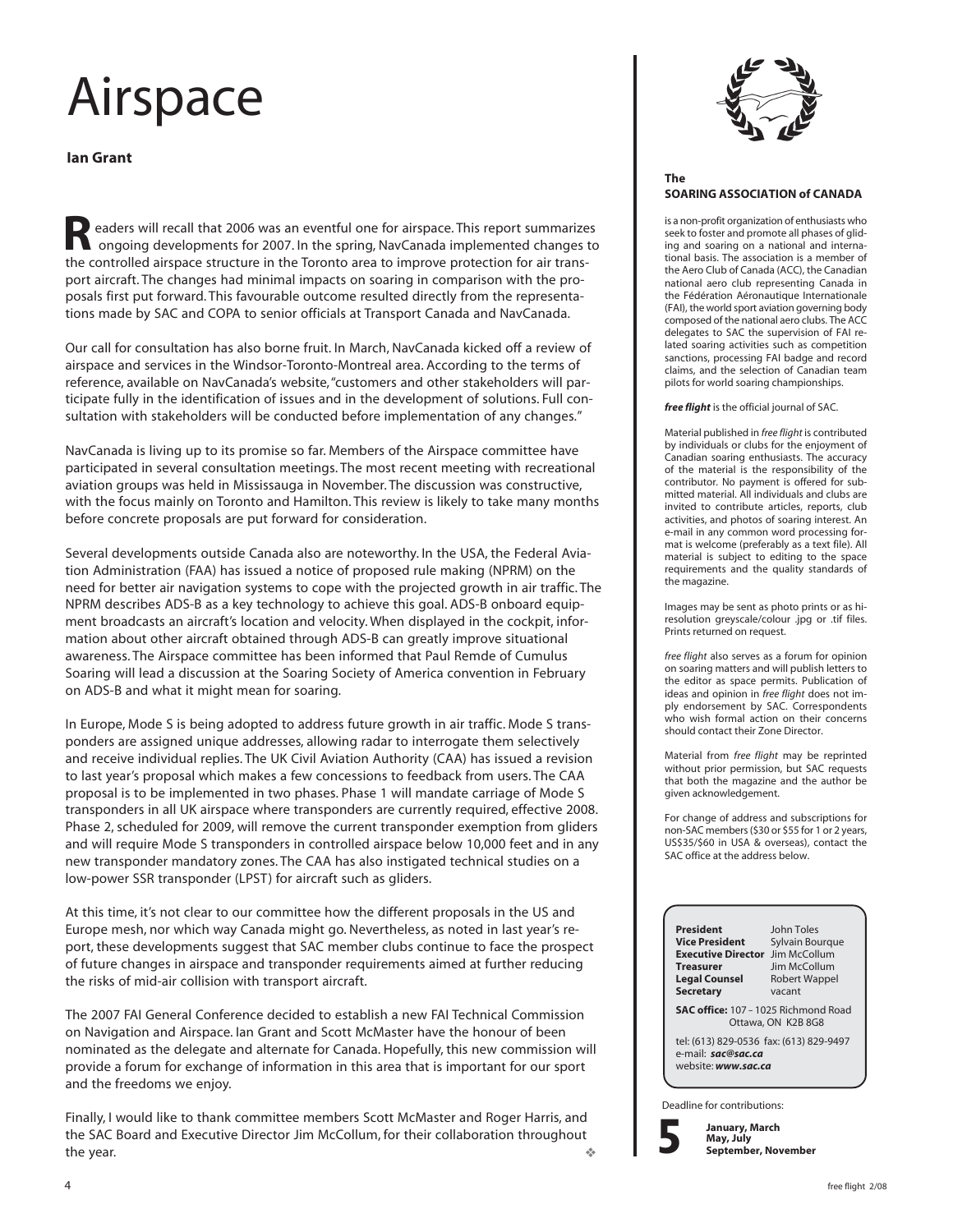### **L'ASSOCIATION CANADIENNE DE VOL À VOILE**

est une organisation à but non lucratif formée d'enthousiastes et vouée à l'essor de cette activité sous toutes ses formes, sur le plan national et international. L'association est membre de l'Aéro-Club du Canada (ACC), qui représente le Canada au sein de la Fédération Aéronautique Internationale (FAI), laquelle est responsable des sports aériens à l'échelle mondiale et formée des aéroclubs nationaux. L'ACC a confié à l'ACVV la supervision des activités vélivoles aux normes de la FAI, telles les tentatives de record, la sanction des compétitions, la délivrance des insignes, et la sélection des membres de l'équipe nationale aux compétitions mondiales.

### *free flight* est le journal officiel de l'ACVV.

Les articles publiés dans *free flight* proviennent d'individus ou de groupes de vélivoles bienveillants. Leur contenu n'engage que leurs auteurs. Aucune rémunération n'est versée pour ces articles. Tous sont invités à participer à la réalisation du magazine, soit par des reportages, des échanges d'idées, des nouvelles des clubs, des photos pertinentes, etc. L'idéal est de soumettre ces articles par courrier électronique, bien que d'autres moyens soient acceptés. Ils seront publiés selon l'espace disponible, leur intérêt et leur respect des normes de qualité du magazine.

Des photos, des fichiers .jpg ou .tif haute définition et niveaux de gris peuvent servir d'illustrations. Les photos vous seront retournées sur demande.

*free flight* sert aussi de forum et on y publiera les lettres des lecteurs selon l'espace disponible. Leur contenu ne saurait engager la responsabilité du magazine, ni celle de l'association. Toute personne qui désire faire des représentations sur un sujet précis auprès de l'ACVV devra s'adresser au directeur régional.

Les articles de *free flight* peuvent être reproduits librement, mais le nom du magazine et celui de l'auteur doivent être mentionnés.

Pour signaler un changement d'adresse ou s'abonner, contacter le bureau national à l'adresse à la gauche. Les tarifs au Canada sont de 30\$ ou 55\$ pour 1 ou 2 ans, et de 35\$US ou 60\$US à l'extérieur.

### **EDITOR**

Tony Burton Box 1916 Claresholm, AB T0L 0T0 phone (403) 625-4563 e-mail *t-burton@telus.net*

Any service of Canada Post to above address. Courier service to: 335 – 50 Avenue W

### **COMMERCIAL ADVERTISING**

SAC office (613) 829-0536 e-mail *sac@sac.ca*

### Date limite:



**janvier, mars mai, juillet septembre, novembre**

# **letters**

### **I think winter has gone**

As I write this, the Scott Tournament of Hearts is almost done and the Brier is just around the corner. Anticipation is building. Curling is almost over for the season. It is couch time, some of the only couch time that I ever take on a regular basis. It is also a signal, a message that a season is almost over and a new beginning is about to spring upon the land. Curling is my winter pastime, it is a reasonable winter sport – it begins in the winter and ends in the winter. Until we get a little bit more global warming I'm not riding the motorbike to the rink and I'm not coming in from cutting grass to catch the playoffs.

*Soaring season* is almost here. The only other season we get in Canada. It's time to get out my *SOAR and Learn to Fly Gliders* for my preflight read-throughs. Not just a scan of all the high-lighted phrases but a couple of times through from cover to cover. It's time to clear out those "sometimers" (some times I remember and some times I …).

I've fired up the flight simulator and flown a couple of tows and circuits already, caught a couple of thermals and ran through my check lists. If you don't use a CALL check in a Sim, would you do it in the air?

Last fall I bought a nifty little head-piece that changes the view from the Sim cockpit as I turn my head, just to add another slice of realism. It doesn't show the extra ballast I've put on over the winter when I look down in the cockpit but all the controls are there and I can check "All Clear Above and Behind" (almost). It sure makes it easier to scan the horizon and fly head-outside-the-cockpit.

I'm not only anxious to get to the airfield out at Chipman and into the air – I'm excited to see the other pilots and fielders – people who come out just to see what is going on, maybe take a flight, or help out with all the activity that puts the field into a buzz when the sun warms a soaring pilot's heart.

I tell everyone, "If you have ever wanted to fly, you should give soaring a try." It is economical and you will meet a great group of people. For a couple of grand per year you can fly your butt off, and at our field we have a great camp area for the whole family to enjoy. We need to encourage the general public, friends and family to join us on the airfield and in the air to help the sport grow because you never know where the next keener is going to come from. This winter I donated a few gliding certificates that were snapped up at a STARS [med-evac helicopter organization] fund raiser and some others were awarded to excited contestants during the winter, so I will have to top up my flying account. It is just a win-win for everyone.

This morning some of the winter zombies are meeting at the airfield to caress our summer maidens. Another glider swap takes place as we load one ship for a trailer ride to a heated spa for a little rejuvenation and pick up a polished and prepared sweetheart to tuck away in the hangar. Fear not, soon we will feel the warmth of the sun and soar with the birds as we chase the clouds.

What will I learn this year? I do need to set some new goals, higher, farther, safer. I just need to get through the rest of my spring time checklist. Start from the beginning when we get interrupted – curling is ending, re-read the training manuals, fly the Sim, top up the flying account, check the equipment, get some more new enthusiasts, prepare the RV, plan this years goals…

**Gary Hill**, ESC

### *OPINIONS* **– boy, what did we do before the SAC Roundtable !?**

Well, comment and opinion was a bit slower circulating but by no means any less heated. The hot buttons are always the same though, so I thought there might be entertainment value in collecting a lot of that material which has appeared in *free flight* over the years. It will be titled, *"Come outside and say that ...!"* and will be available soon on the SAC Documents page. Some of the authors are highly respected international figures like Fred Weinholtz and Justin Wills – if they were concerned about something, it's probably worthwhile to read what they had to say.

You might be surprised to find that your current pet peeve is almost as old as SAC itself. If you think some aspect of this wonderful sport is going to hell in a hand-basket, consider doing a little remedial reading first – an earlier rant could either answer your beef, or add ammunition to it!

The subject matter is pretty consistent: the latest change in the national organization, the "state-of-the-sport", technology, contests, and badge rules are BAD; not only that, it's been reported that your club hardly has a clue as to what it's doing, why it exists, or how to treat its "customers" – even if it knew who they were. You will see lots of good ideas from the 1980's and 90's, I leave it to the reader to see what differences may be found between then and now.

### **Tony Burton**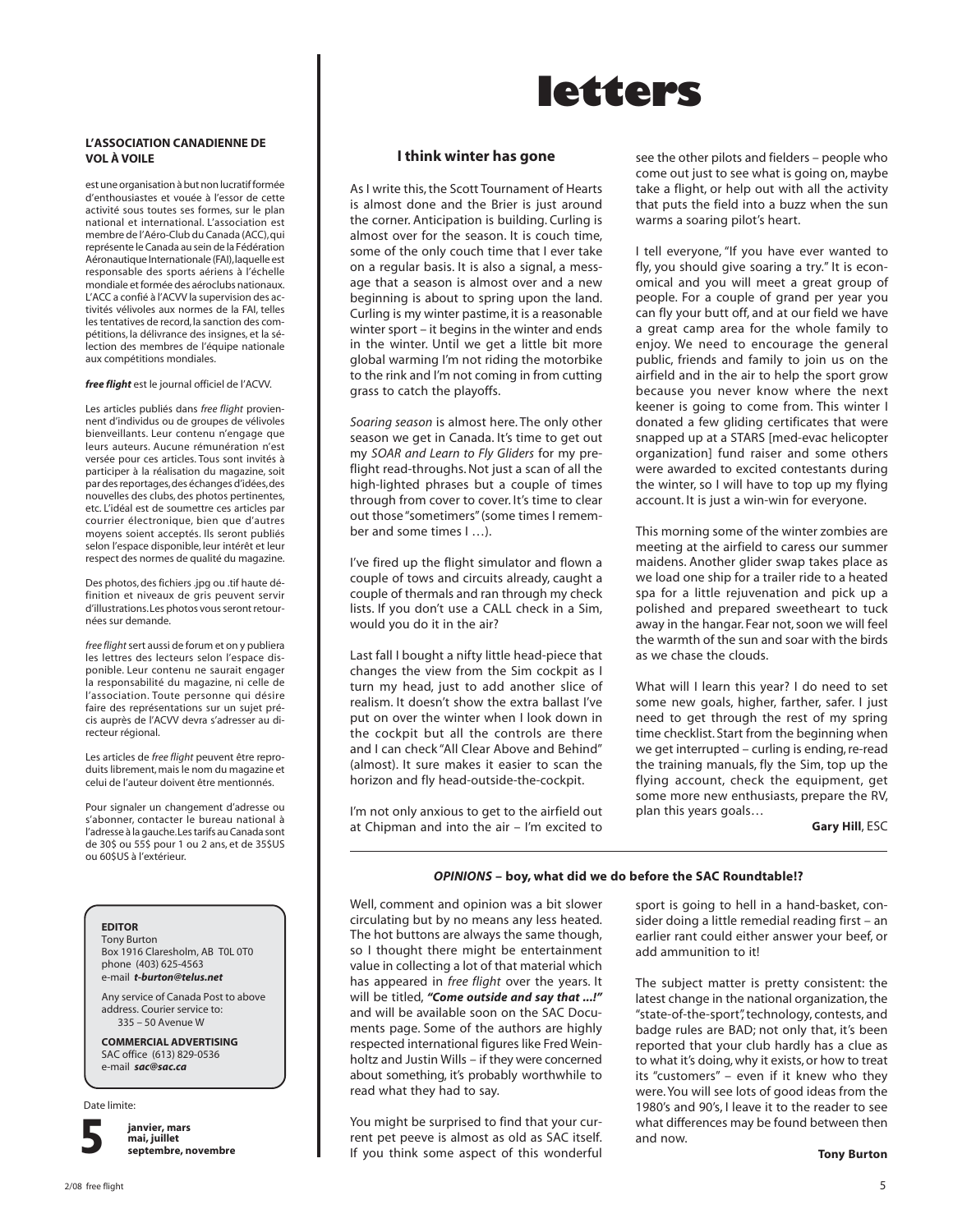

ACK IN THE 5/02 ISSUE of *free flight* I wrote an article **B**<br>ACK IN THE 5/02 ISSUE of *free flight* I wrote an article<br>about building the AFH-3 glider. I promised our editor a follow-up at the time but somehow it never happened – there always seemed to be other chores and deadlines that prevented this from happening.

*To bring you up to date, Ed built this sailplane from a lot of wreckage – a Ventus A cockpit, wings from two Ventus B's, the tail end from two SZD-55's, and a homebrew mid-fuselage! Re-read the story in 5/02. editor*

It is now about five years ago that I finished this project and it still looks as beautiful as it did when I completed it. The Simtec Prestec finish is still perfect and is pure white without showing any signs of yellowing. It is sad that I did not fly it more often during the first few years but I did have had a chance in 2007 while Rick Walters was competing with my LS-10 at the 15m Nationals in Mifflin, PA, then at the 18m Nationals in Albert Lea, MN.

Last May I flew the AFH-3 at a contest in the 18m class at Cordele, GA and found that it would more or less keep up with the DG-808 and the LS6-18. Later, Annemarie and I went to the 18m Nationals at Albert Lea. Unfortunately, the weather didn't cooperate and it was a no-contest. But I had a chance to fly with the best again and was not disappointed. We have not done the actual flight testing that was planned, but I am convinced that the performance is in the 48-49:1 range in its 17.5m configuration.



As is the case with the older Ventus models, it requires more work to thermal effectively but I think that the change in the wingroot fairings has added to the handling in this respect. In the spring of 2007 I also added "air dams" between the flap and the backside of the fairing which improved the thermalling significantly and, I hope, improved the high speed performance as well.

After the initial flights I found that the elevator control was not optimum, so I installed zig-zag turbulator tape in front of the hinge line, top and bottom, and that improved the handling to my satisfaction.

I have now 38 flights and about 110 hours on the glider and I am still working to improve small issues that will make it more comfortable or improve handling and performance. When it comes to homebuilt gliders (or powerplanes for that matter) there seems to be no end to what "should be done" and I can only hope that all the latest improvements make this a more competitive glider.

During the construction stage I had concerns about the very narrow cockpit from the Ventus A, but it gets very comfortable – about 20 minutes into the flight. I intend to modify the flap control so that the activating handle sits horizontal and above my left leg, making it possible to mark and see the flap position. At the current position the (vertical) handle is hidden behind my leg and you have to guess at the position or move your leg and actually look at the setting. Another issue was the canopy fit – closing and locking the canopy was okay here in Canada but at the higher temperatures down south the canopy was very hard to do! So some extensive sanding and refitting was done to the frame and the fuselage side.

As for other updates, the runway on my Cobble Hills airstrip has turned out very nice. We must have used the right combination of grass seed, and rolling it frequently has made it very smooth. **p19**

Fairings shown with the new air dams. Flaps are in the "go fast" setting. The air dams keep the fuselage/flap gap closed up to the second "thermalling" position. Note that the fairing starts with the wing about 8" out from the fuselage side of the fairing.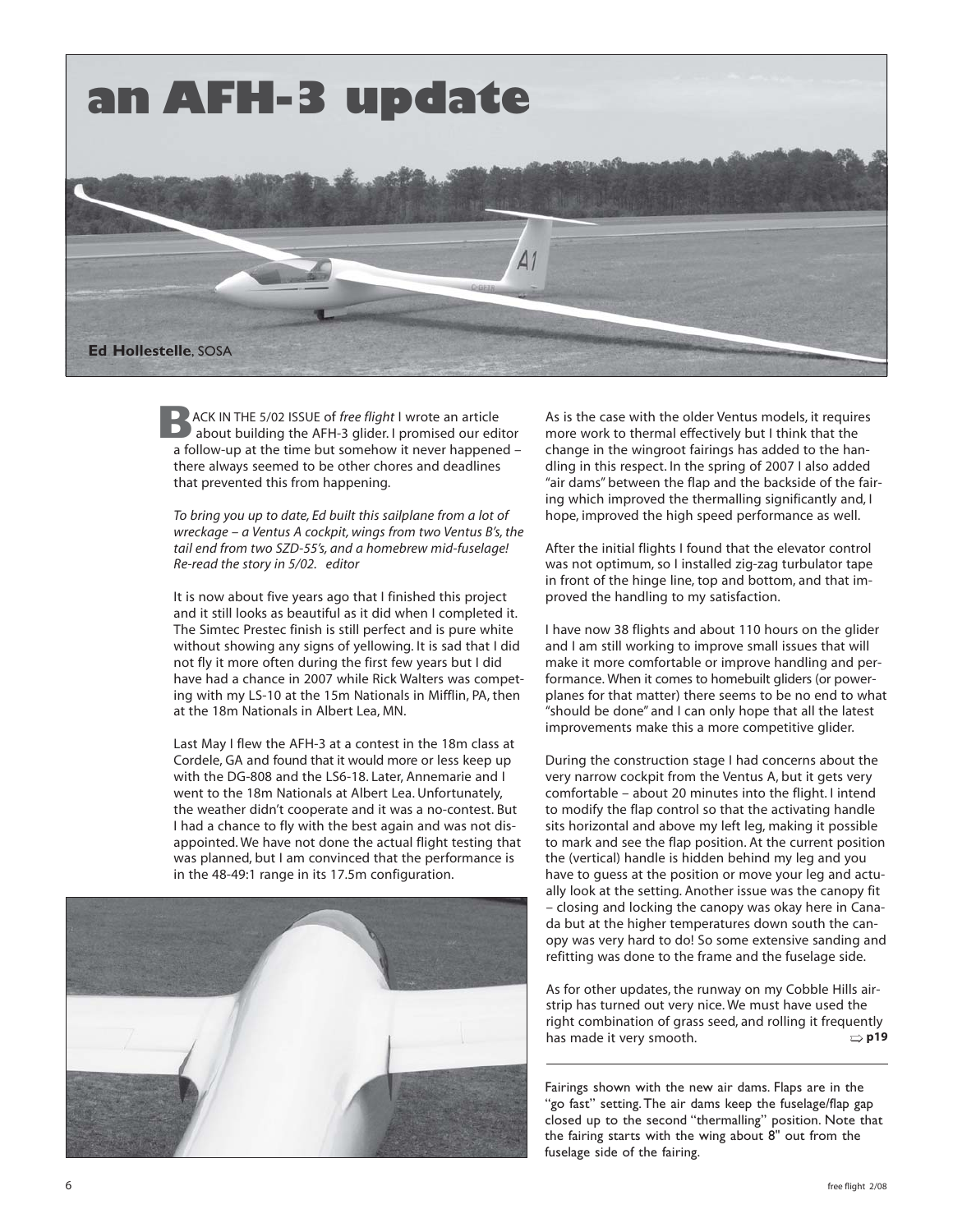# **Winning by not losing**

 **Consistency is the key**

### **Dave Springford**, SOSA

ORDELE, Georgia, 150 miles south of Atlanta, home of pecans, watermelons and the Region 5 South Soaring **CORDELE, Georgia, 150 miles south of Atlanta, home of pecans, watermelons and the Region 5 South Soaring Contest, has hosted annual contests since 1970. With gen**erally flat terrain and good soaring conditions, Cordele is an ideal site for both beginner and experienced contest pilots. The airport is an old WWII B-25 training base with plenty of room to host a gliding contest.

Before last year I had flown two Regional contests and an 18m Nationals in Cordele. I had not planned to fly in the Regionals, but was thinking about going to Albert Lea in Minnesota for the 18m Nationals. I made a last minute change of plans and decided to go to Cordele (the contest in Albert Lea was all but rained out – so I was lucky!). The six day contest ran from 14-19 May and I had yet to fly my LS-8 or fly any real cross-country so far in the season so I planned to arrive early for two practice days. On the drive south from Atlanta the sky was full of cu with bases that looked to be at least 7000 feet. I was ready for a smokin' first practice day.

Arriving in Cordele, I find Andy Gough and Steve Newfield camped at the airport in Andy's RoadTrek, so after tying down the glider trailer I made a quick run into town to buy BBQ fixings. When the time came, I decided to sleep in the car that night instead of risking a drive to the motel. The next morning I awoke to the pleasant smell of a campfire – was someone cooking up breakfast over the open fire? Getting out of the car I saw a thick layer of fog and a strange orange ball in the sky. After a few seconds I realized that this was not fog, but smoke from the wildfires burning in the Florida panhandle. The wind had turned from the south and yesterday's smokin' day was significantly better than today!

Fortunately, a weak cold front passed in time for the first contest day and cleared all the smoke back to Florida. Day 1 was the weakest day of the contest with blue thermals that strengthened as the day went on. Andy wins the day in Standard Class at 55.8 mph and I am second at 53.6 mph. The day was severely devalued as a result of the majority of pilots finishing in less than two hours. Andy earns 720 points for the day and I get 692.

The weather turned significantly better the second day with 6 knots to 6000 feet and cumulus marking the thermals. Andy wins the day again with a speed of 73 mph and I'm third at 72.2 mph. The scores are close – Andy earned 1000 points, second place got 995 and I got 990 for third, leaving me in second place overall 38 points behind Andy.

The weather reports for Day 3 were not encouraging as a front was forecast to pass through the task area in the afternoon. As it turns out the front stalls and we get a second day in the same airmass – 6 knots to 6000 again. I take second on the day, 0.25 mph slower than the winner, Mike Smith. For this I earn 996 points, while Andy gets 957. This puts me in first place overall with 2678 points – just 1 point over Andy. We joke over a beer that this 1 point difference over three days equates to less than one extra circle in a thermal over the 450 miles we have flown the past three days.

The front comes through the next day and we're grounded, but it brings with it a fresh new airmass and on Day 4 we see 6-8 knots to 7000 feet. The winner turns in a speed of 75.6 mph and my 73.1 mph is good enough for 4th on the day with 967 points. Andy has a disappointing 6th on the day. With the day winner coming out of the bottom of the pack, this leaves me in first place increasing my lead on Andy who is still in second.

The last day of the contest provides some interesting weather with good lift in the start cylinder and cloudbase around 6000 feet. As we leave the start gate and head for the first turnpoint, everything seems to be great – we are cruising around at cloudbase but cloudbase has slowly been dropping and is now 2000 feet lower than the start. To compound the problem, the sky has filled in to be almost overcast and we are down low in survival mode. Everyone has trouble around the first turnpoint, but we find enough lift to get in and out and things improve again for the rest of the flight. As a result of the slow first turnpoint everyone is slower today. I take second again, 0.25 mph behind the winner for 996 points. Andy has another tough day finishing seventh dropping him to third overall. I remain in first, 128 points ahead of second place.

The table below shows the daily standings for the top three pilots and total cumulative points in the contest.

|         |                 | Dave                  | Mike                | Andy      |
|---------|-----------------|-----------------------|---------------------|-----------|
| Day 1   | Place<br>Points | $\mathfrak{D}$<br>692 | 6<br>583            | 720       |
| Day 2   | Place<br>Points | 3<br>990              | 4<br>946            | 1000      |
| Day 3   | Place<br>Points | $\mathfrak{D}$<br>996 | 1000                | 3<br>957  |
| Day 4   | Place<br>Points | 4<br>967              | $\mathbf{2}$<br>984 | 6<br>904  |
| Day 5   | Place<br>Points | $\overline{2}$<br>996 | 1000                | 7<br>896  |
| Overall | Total           | 4641                  | 4513<br>2           | 4477<br>3 |

Both Andy and Mike won two of the five contest days, but they both also had at least one bad day finishing 6th or lower. On his worst day, Mike scored 80.9% of the winner's score, on Andy's worst day he scored 89.6% **p19**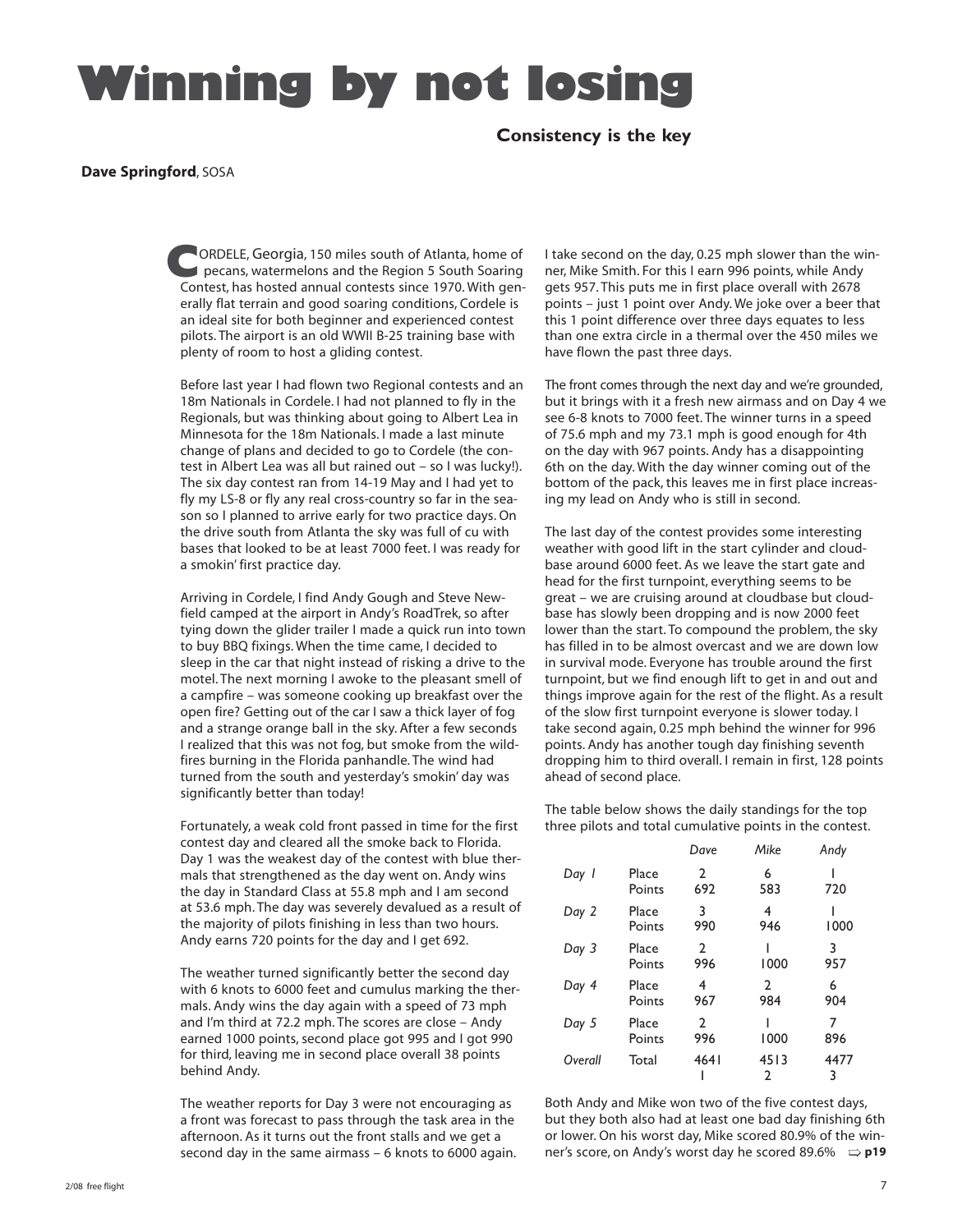# **Safety/accident report 2007**

### **Dan Cook**

chairman, Flight Training & Safety committee

HERE WERE FOUR ACCIDENTS reported in 2007 which include one fatality and the write-off of one aircraft. **THERE WERE FOUR ACCIDENTS reported in 2007 which include one fatality and the write-off of one aircraft.<br>With exception of the fatality, 2007 was again a marked** improvement from previous years in the number of accidents. Our hope continues that the Safety Management Program efforts are having an influence in improving safety. Many clubs are working on their Safety Program Manuals and Gatineau Gliding Club and Silver Star Soaring Association have submitted their manuals to SAC.

### **Accidents**

**Fatal** SZD Junior. The safety report has not yet been received for this accident. Several pilots observed the glider on final to partially open air brakes with the nose attitude changing a few times. Short final was in a steep attitude with a much faster than normal approach speed. About 30 feet above ground the air brakes opened fully and the glider impacted the ground half way down the runway at about 35 degrees nose down attitude. Winds were light and the impact destroyed the cockpit.

*Lessons learned:* Without the details from TSB and final accident reports it is impossible to write specifically to this accident. However, past accidents with severe impact on final, after eliminating medical factors, have drawn our attention to better understand some human factors when it comes to reflexive responses, potential for distraction, and low "g" sensitivity.

**Write-off** A Discus and its trailer was destroyed by fire while being transported to the field. It is believed that a glider battery stored in the trailer in an open crate was shorted out when a polishing can may have fallen onto the battery and shorted the terminals. Other combustible materials in the trailer (polishing rags, polish, and spare tire) quickly ignited and fueled the intense fire.

*Lessons learned:* Despite soldered terminals covered with electrical tape, shorts can occur. Store batteries separately and transport them in their own enclosed nonconductive container (plastic box).

**Moderate Damage** Grob Twin canopy was not locked and opened shortly after take-off and impacted against the right wing at the root, snapping the hold-open lanyard, and subsequently cracking and scarring the Perspex.

*Lessons learned:* Pilot and wing runner each assumed the other had locked canopy. Pilot did not double-check that it was secure nor did wing runner mention it. There were CISTRSC-O and SWAFTS stickers in both cockpits; however they had faded and were due for replacement.

**Minor Damage** Puchacz is landed out in a cornfield. Minor spoiler and canopy damage. Pilot disoriented and drifted away from field in light rain.

*Lessons learned:* Conditions of reduced visibility requires situational awareness be established before moving too far away and hoping conditions get better.

### **Incidents**

- Low circuit with open spoilers. Pilot misjudged height.
- Fuel contamination. Fuel was pumped out of an unmarked non-aviation fuel drum using a hand pump that had no filters attached to it.
- Glider joins thermal by flying at glider then establishing adjacent circle circling, then attempts to turn inside the circle of first glider.
- L-23 Blanik gear collapsed on normal landing as a result of corrosion/cracks on mounting bracket for gear over-center lever mechanism. Defect had already been repaired by previous owners.
- Towplane fuel tank cap was not replaced after refueling and discovered on taxiway.
- Towplane rope snags landing light on landing. Rope was not released prior to landing.
- Low and slow approach in trainer results in undershoot. Too much spoiler initially used for wind conditions and base leg too far downwind. Student not familiar with more powerful air brakes on type, instructor late to correct.
- L-13 Blanik wing dented after stopping over taxi light. Instructor taxied off active runway to avoid jet on final. Stopping on runway is club policy but would have forced jet overshoot.
- Two batteries were connected together by mistake at the charging station in the hangar resulting in melting wires. Lubricants, fuel containers and tires stored next to battery charging area.

### **Analysis**

With respect to other landing accidents (some fatal) involving high angle incidence or speed, several factors cause concern. By understanding the various human factors conditions in situations, we may be able to avoid other devastating accidents.

Often a pilot's attention is taken away from the "big picture" and we focus on a single problem. As stress levels increase we may not be aware that this is happening nor necessarily be consciously able to avoid the loss of situational awareness. Poor ergonomic design on gliders has caused many accidents, for example, in the L-13 Blanik where pilots have closed the flaps thinking they were holding the air brake lever. The resulting confusion or surprise sends the heart rate up and the pilot loses cognitive ability to analyze the situation, with some experiencing tunnel vision. Stress inoculation training using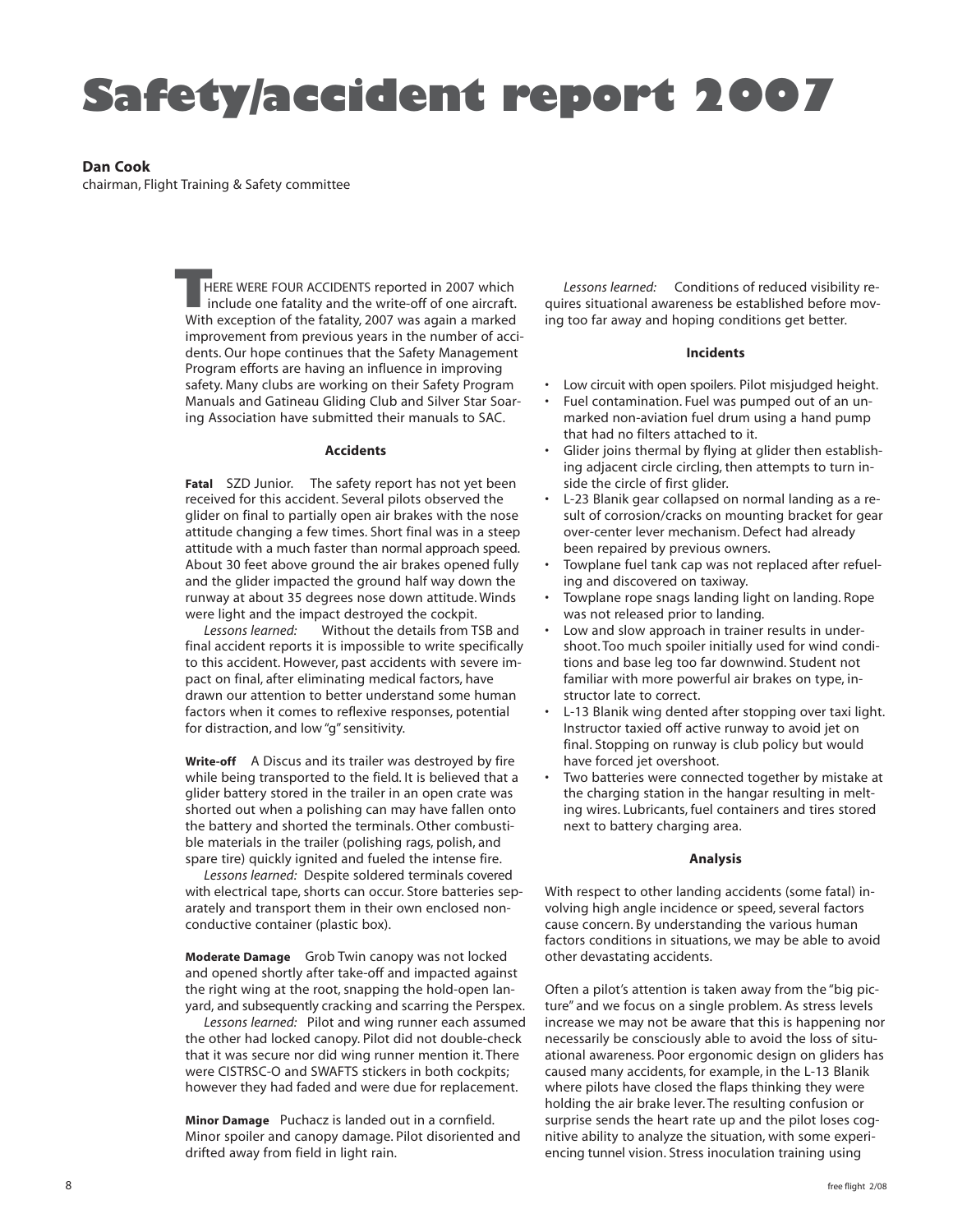

"Scenario Based Training" has shown to help develop some resistance to this phenomenon (see *free flight 4/07* article, *BLINK,* about acute stress).

The next human factor for attention deals with how we reflexively respond to stimulus. We are programmed with survival reflexes. For example, since birth we reach out to grab instinctively when falling backwards. When we pull with one limb we instinctively brace or push with the other. When we turn our head to look in one direction we tend to follow with our hand on the car steering wheel or aircraft controls. If you were to try to raise yourself ahead to look over to one side in the glider you would likely move the control stick back and to the opposite direction. In addition, we can develop reflexive actions with repetitive training. To illustrate, there was a Learjet accident some years ago where the pilot (new to this jet) was exposed to a wind shear on approach. To prevent the stall, the very experienced ex-military jet fighter pilot pulled the power back and pushed the nose down into the ground. HF analysis showed he was a victim of his repetitive training. The drill was with the right hand on stick pull back (nose up) and with left hand on throttle full forward (maximum power). Now put the control yoke in your left hand and throttle in your right hand and you see his situation! At times, events occur so quickly there is little time to think how to react and instinct or training takes over, right or wrong.

Low "g" sensitivity is a recognized phenomenon that we can detect in new students and condition them against it. There has been a rash of accidents worldwide in the past where the pilots had learned that when stalled (falling sensation of low "g") they moved the stick forward to recover. Many did so, increasing the sensation, until impact with the ground. Instructors now look for this sensitivity in early flights, then build up tolerance slowly if the pilot is sensitive and demonstrate, when teaching the stall phase of exercises, that the aircraft is completely controllable in low "g" situations if the airspeed is above the 1g stall speed. We also now use the instructional term "lower the nose" for situational stall recovery to prevent the instinctive reaction of the old terminology, "move the stick forward".

These three areas of human factors are not all inclusive in accidents in the circuit and on approach, but they cover some of the main areas we have had difficulty with in the past. How will you react if the unexpected happens? Don't assume you will deal with it. Do some simulated emergency training with an instructor.

We are vulnerable to fuel contamination when refueling powered aircraft at remote locations such as gliding clubs. Avoiding such contamination requires a dedicated aircraft fuel pump. It should have two filters attached, one the regular *WIX* filter with the glass bowl and the other a go-no-go water filter which shuts off the fuel supply if water is picked up from the drum. In addition, a dedicated aircraft "lined" fuel drum should be used.

How safely are your batteries stored/charged. Lubricants and fuels should be stored in a metal building separated from aircraft or people. Having an ignition source and fuels in the same location has led to disaster and is easily preventable.

Some off-field landing situations have resulted from misjudging height in the setting sun. When flying late in the day there is a hazard that we should be alert to, and this is a loss of depth perception at dusk from the diminishing light. We begin to lose our ability to judge heights and hence have to be alert to this when flying the circuit and coming in on final. Another hazard is that we get towed to say 2000 feet and at that height it seems quite light, so we feel safe. However, on the ground it can be much darker and the sun has already gone below the horizon (at ground level), so it is very much darker a few minutes later and hence difficult to see as we flare for the landing without a good view of the runway's surface! This is a particular hazard on late afternoon wave flights.

**Conclusion** We are at a favourable turning point now where we have few accidents to analyze, so we need to focus our attention on incidents and latent hazards. Clubs should forward to the SAC office their list of club accidents and incidents and preferably their own safety analysis for each season as soon as possible. Without this information, an adequate SAC safety report and feedback cannot be provided. As you see in this report we have few incidents reported. Without club incident reports we will not be able to provide mitigation strategy for national trends, to tailor training, and produce safety products to meet your needs. My thanks this year to the following clubs for sending in safety information:

Mike Innes at London Soaring, Ray Perino at Canadian Rockies Soaring, Norm Goodsir at Cu Nim, Mike Morgulis at Air Sailing, Larry Morrow at WGC, John Brennan at SOSA, Bernie Boehnke at Silver Star Soaring, and Gerry Binnema at Vancouver Soaring.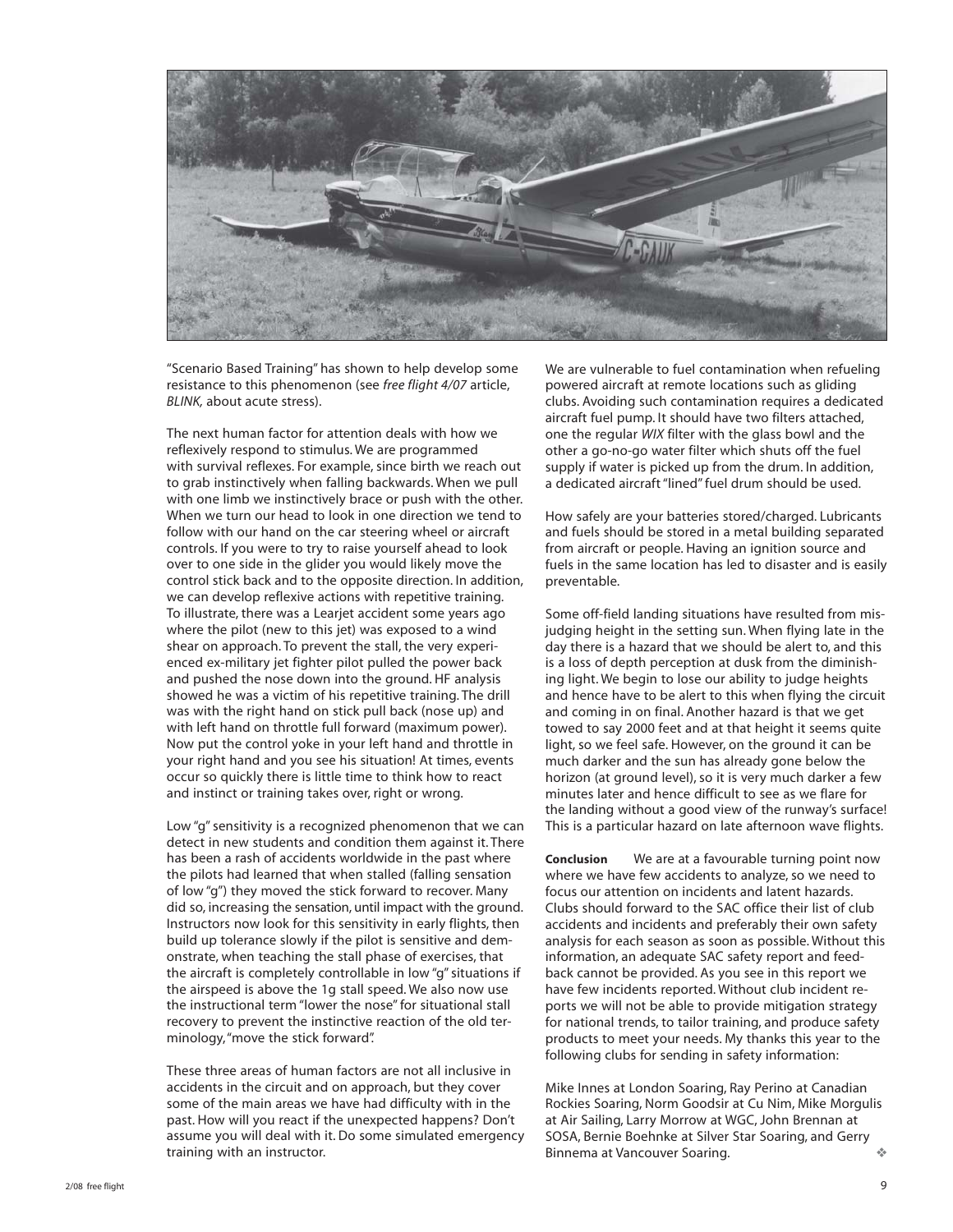# **Stress and the aging pilot**

**Dave Fairchilds**, from SOARING

ROSS-COUNTRY? Thermal Flyer? Competitor? Badge chaser? Ridge Rat? Sunday Flyer getting patterns to **COUNTRY?** Thermal Flyer? Competitor? Badge chaser? Ridge Rat? Sunday Flyer getting patterns to remain current? Whatever your reasons, you love it. You love to fly, especially gliders. You want to soar, capture the precious altitude, pass the little towns, see hidden valleys, scope out eagles' nests, chase hawks and buzzards, tempt the bottom of cumulus. Ours is a wonderful sport/hobby/challenge. Complete with technical skills, hand-eye coordination, deep knowledge base and abilities to think outside the thermal to get home safely. Our abilities in the aircraft far surpass any of our colleagues flying only powered airplanes… and that said from a long, long time pilot of extremely high performance aircraft. Hey, when every landing is a dead stick, one has a tendency to pay attention. We're different, we're special … we are the original silent majority.

Mark Twain once said: *"I have known a great many troubles, but most of them never happened."* Planning overcomes worry.

We all fly for the "same different reasons." Many of us fly to reduce stress… and yet to some, flying is a stressful undertaking for many reasons. Our reactions to stress and stressful situations are unique, and yet the same. Everyone has heard about

the "flight or fight" reaction to fear. Those are cut and dried. Reactions to stress are much more subtle, often not even recognizable by the individual because nothing is "felt", or there is no perceptible physiological or psychological symptom. But it's there.

I had a psychology professor who postulated that all stress is internally caused. If we don't want something to "stress us out", *we* are the ones who control its effect. Take an extreme example – your boss fires you. Stressful? Not if you don't care, have done your homework and have another position already lined up. Job loss is big in the stress category, as is a death in family, divorce, moving to another state, the birth of a child, marriage…heck, deciding what to have for dinner is stressful to some. But it's up to you. How we perceive our stress level will allow us to cope with life's little miseries easier and more efficiently. How we *react* to what we perceive as stress will determine our well-being.

The problems arise when we let our lifestyle get in the way of our lifestyle! Huh? You know people who would rather have a quadruple root canal than get into a glider with you. One person's stress is another person's hobby. The American Heart Association (AHA) points out that seemingly minor daily occurrences can lead to stress… "the key is managing our stress properly."1

An unhealthy response to stress can lead to health problems in some people. Difficulty sleeping before an important flight evaluation? No doubt that can be a stressful situation. Putting yourself in an evaluation situation can be a "trigger" to stress. A trigger such as a checkflight can lead to "feelings".<sup>2</sup> Do you go so far as to feel angry at the evaluator, helpless, afraid of failure? Those, according to the AHA can be typical symptoms. Others include aches in your head, neck, jaw and back  $3 - not$ exactly how you would like to feel when flying. When taken to the extreme, some people develop their own stress relief remedies: smoking, heavy alcohol consumption, drugs, and even overeating.4 And if you are really overcome, you might drop into deep "physical, emotional or behavioral symptoms such as: high blood pressure, heart disease, stroke, ulcers, migraines and others. Emotionally, you might become anxious, depressed, angry… and… forgetful." 5 The "forgetful" is what concerns most pilots. Another behavioural change that can lead pilots astray is irritability – the short fuse, finding fault with others for your shortcoming, projecting blame on someone else.

### **Had enough psycho-babble?**

What can we do? You have seen people who seem to handle stressful situations very well. In fact, some thrive on it. Much of what is written are suggestions to manage your stress. Finding techniques to avoid or anticipate and shortstop stress are more difficult to find. A key premise we try to instill in all new pilots is planning. Granted you cannot plan for all contingencies, but you can certainly plan more flights to avoid surprises. Solving problems on the ground is much easier than solving them in the air.

The FAA tells us we must "be familiar with all available information concerning the operation of that flight." 6 All available information? If you were clairvoyant this would probably be possible, and the chances of surprises would be zero. But that's not the way life works. But planning should be primary before we even assemble the aircraft and strap in. Simply stating to yourself, or jotting down a plan of action, an expected sequence of events with outs or alternatives can do a lot to relieve the effects of popup stressors when airborne. Many pilots have little cheat sheets (some call them checklists) on every flight, listing mission milestones, check points, alternatives, abort procedures at various stages of the flight, radio frequencies, landout fields and emergency procedures.

Armed with this type of forethought or checklist or planning documentation, you will be better able to manage your time and your altitude, enhance your time spent outside the cockpit looking for other aircraft, surface features and hazards… knowing that if something does run amiss, your mindful planning, checklists – mental or written – may help you. What else can you do on the ground? Manage your time and get some exercise. As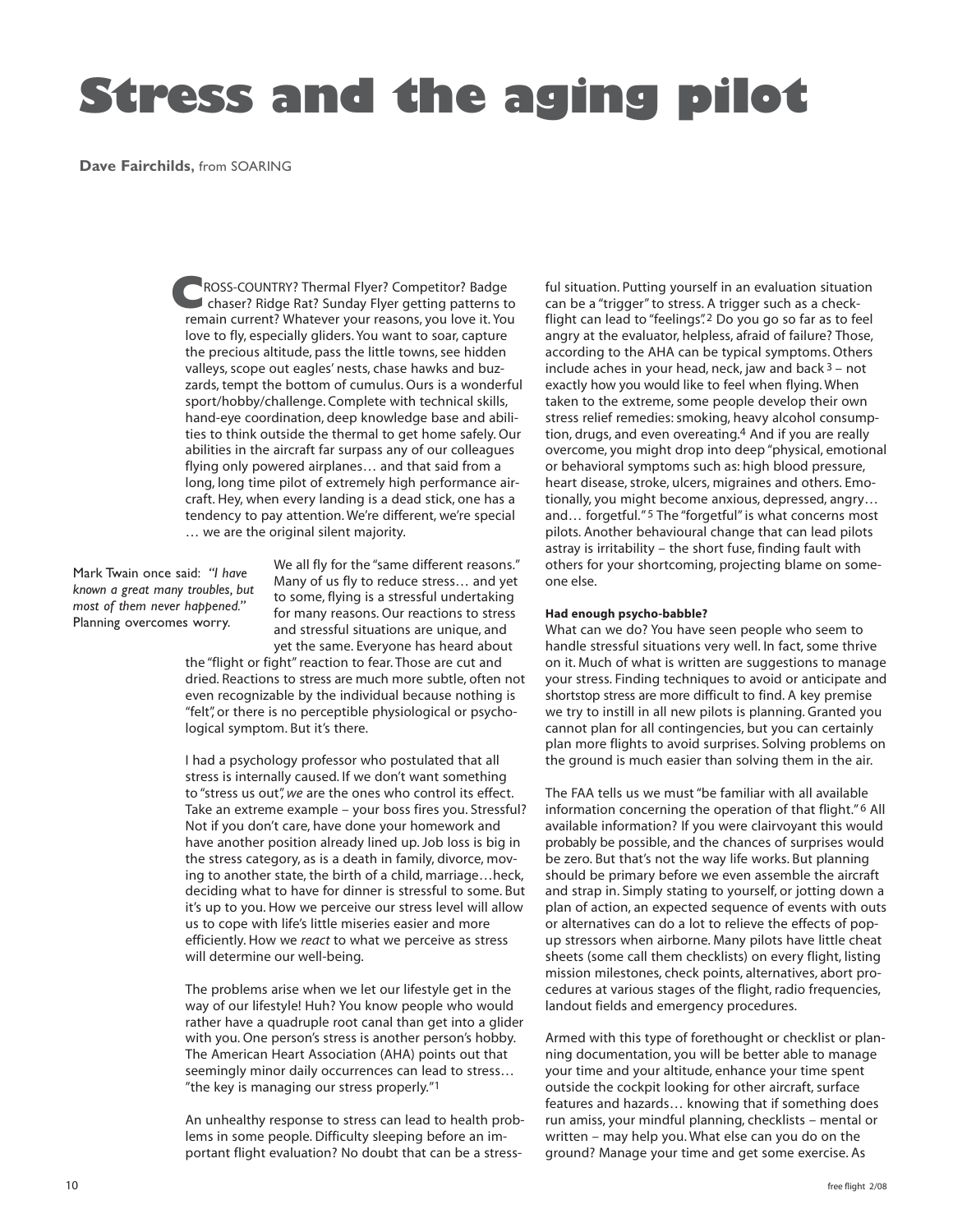we age, managing our time might be somewhat more simple. Getting exercise may not. Assuming we are mobile enough to get in and out of a deep cockpit unassisted, it should be obvious that a 20-30 minute walk before we leave for the field might be in order. I knew a pilot who walked twice the length of the runway (out and back) before strapping in… just to arrange his gray cells. Ask yourself before you leave for the field, "is there something on my mind that might interfere with my decision making?" If yes, perhaps flying this day is not a good idea. Ask yourself if the item on your mind might still be important a month or year from today. By putting life's little diversions into perspective, they become alsorans in the scheme of stressors you encounter. Bypassing a perfect weather/wind/thermal/wave day to resolve excess baggage in the cockpit is a sign of control.

Control of stress is *much* more important than coping.

### **What else?**

Is all stress bad? Not really. Without it some of us would never get out the door to do anything. Having food in the house is stressful to some, and without that kind of motivation, some would die of starvation. For us, the aging pilot, and to some extent all pilots, there is a definite mind-body connection. The longer you are around, the more "things happen". Past illnesses can play a role in coping and planning, declining income or the threat of declining income after retirement… will I even be able to afford flying? Social/familial role reversal – did anyone out there marry a trophy wife, or trophy husband? Going from the primary breadwinner to house-husband can be a real shock to some and a gateway to stress… try it for a while, managing a vibrant household is not a piece of cake by any stretch. Divorce is a huge stressor.

About "one third of retirees have difficulty adjusting to certain aspects of retirement, such as reduced income, altered social role and entitlements. Relocation (and men respond more poorly than women) can be perceived as a loss of control if not planned for properly, and the individual has no say in the move."7 Retirement, relocation, or bereavement will have impact that we may not

be willing to accept as factors in mindset at launch. All life changes can effect your ability to objectively manage your life.

Stress lowers the immune function, some wounds heal more slowly, you might take a longer time to adapt to social and family changes, you won't be as quick to adapt to temperature changes… all these stressors speed up aging.<sup>8</sup> Other physical consequences of stress, some good and some bad, are rapid breathing, increased heart rate, increased energy, sharper senses, and as mentioned, decreased immunity.9 It's not just getting older – most can cope with "just getting older". It's when life throws too many curves at you simultaneously that it becomes difficult to transition… and all that "stuff" may affect the baggage you bring to the flying field.

So take a break between assembly and flying – have a sandwich, read through your checklists. Practise a relaxation exercise, like deep breathing or stretching while you visualize your tow or launch. If you anticipate a very long flight, take a snack, water, or other non-carbonated, noncaffeinated beverage. It's all about planning, anticipating, managing the circumstances that you can before running into the unforeseen. d.

- 1. American Heart Association, *How can I Manage Stress?:* from *<www.americanheartassociation.org/downloadable/ heart/110167971464923%20howcanimanagestress>*
- 2. Cleveland Clinic, *The Phases of Stress*: from *<www. clevelandclinic.org/health/health-info/docs/0200/ 0296.asp>*
- 3. AHA, op. cit., *How does stress make you feel?*
- 4. AHA, ibid.
- 5. Cleveland Clinic, op. cit., Phase III.
- 6. FAA. FAR Part 91.103. Extract.
- 7. Merck, *Effects of Life Transitions*, Chapter 15 Social issues: from *<www.merck.com/mrkshared/mmg/sec1/ch15/ ch15e.jsp>*
- 8. Center for Disease Control, *Stress Response:* from *<www.phil.cdc.gov/phil/details.asp>*
- 9. CDC, op. cit., Public health image library.

| For all-metal quality, nothing beats a Blanik!                                                                     | Great club and cross-country ship<br>VIIIII 1909) 884-8305 - www.nwj.net/-blanikam/ba/home.htm |
|--------------------------------------------------------------------------------------------------------------------|------------------------------------------------------------------------------------------------|
| Contact BLANIK AMERICA for a competitive quote<br>L33 Solo<br>Easy to fly<br>Over 50 L23s flying in North America! |                                                                                                |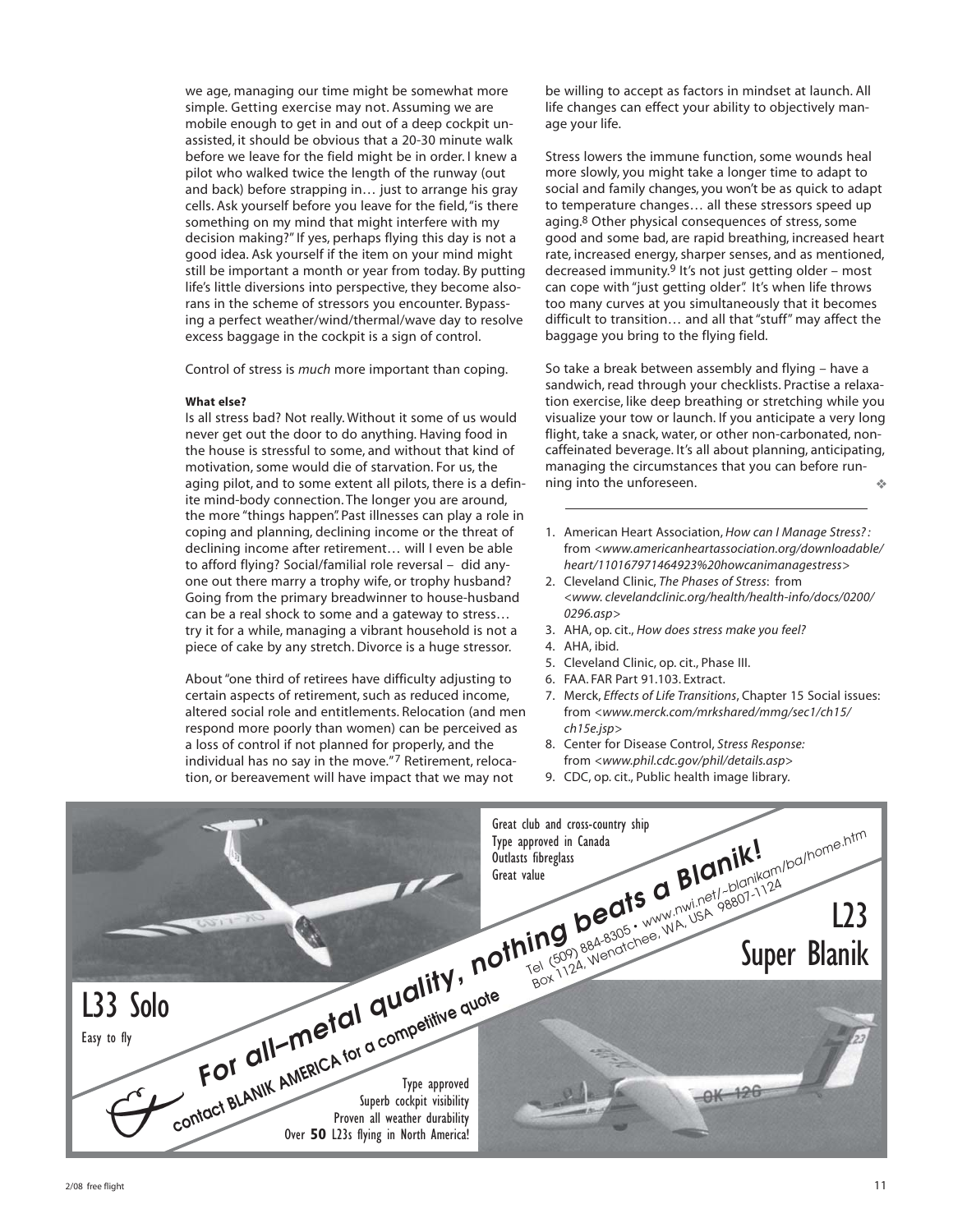# **SAC Insurance, 2007**

### **Keith Hay**, Insurance committee chairman

OR THOSE WITH QUESTIONS or comments regarding<br>the insurance plan, please use the SAC insurance comments of the set of the set of the set of the set of the set of the set of the set of the set of the set of the set of the s the insurance plan, please use the SAC insurance committee address, *<insurance@sac.ca>*, as it is usually the quickest and easiest way to reach me. I do try to get back to people within a couple of days, though it sometimes may take somewhat longer depending on holidays and more complex issues.

I want to thank the SAC board for their direction and support over the last year towards the insurance plan. I also want to recognize our broker Grant Robinson of Jones Brown Inc. It is of great benefit to SAC to have a broker with the expertise and background that Grant has with aviation insurance, group plans and the SAC plan. Grant and the staff at Jones Brown also provide SAC with the bulk of the work in administering the plan throughout the year as well as managing the renewals. All this would not be possible without the cooperation and assistance of club treasurers in distributing and collecting the renewals for their club and private owners. Thanks to all.

As you can see in the graph, while we had a bump in losses compared to 2006, we are continuing a downward trend in our loss experience, which bodes well for the 2008 renewal process. This is helped by the fact that some of our worst years continue to 'fade into history'.

SAC continues to apply a "Claims Surcharge" for those with claims in the last three years. This amount is, in turn, rebated to all owners with a claims-free record in the form of a "No Claim Bonus" at each renewal. For 2007 the plan rebated a total of \$8400 to those owners with claims-free records. Unfortunately, \$8222 was also levied in additional surcharges to those owners with recent claims. These surcharges will be used to pay claims-free rebates in the 2008 year.

2007 saw the renewal date for the SAC insurance plan move from 1 February to 1 March. This was another step in realigning the insurance year towards the SAC membership year and start of flying season. This does seem to have helped keep the renewal process from dragging on as it has in the past couple of years.

The 2008 policy will be written for a 13 month term from *1 March 2008 to 1 April 2009*. The premium being charged will still be based on a normal 12 month policy, with no additional charge for the 13th month of coverage. This final shift will complete the alignment of the plan with the SAC membership year, the general start of flying and membership revenue for clubs.

While we had relatively good experience with the changes to the insurance renewals forms this year, we have been finding that the number of errors in calculating premiums has been increasing as new options have been introduced

over the past several years. We will be looking at some changes to the renewal forms to try and simplify them somewhat. Of interest, after being a consistent request over many years, few owners took advantage of the options for higher deductibles under the plan. Thanks to all those who completed their pilot questionnaires. We had very few issues with them.

As I write this report, we are in the process of readying *Requests for Proposals* to send to a group of five to seven underwriters in the Canadian market. Once we have received responses, they will be evaluated and we will finalize any changes for the 2008 plan. Even given the slight bump in our claims last year, we are not expecting rates to increase and are working towards negotiating a second year of premium rate reductions. While we do not have potential rates available at this time, we are not planning any substantial changes to the options available under the plan as we saw in 2007 *(see p16)*.

Renewal packages this year will be sent out to each club treasurer or contact in the latter half of February in advance of the 1 March renewal date. As in previous years, coverage will be extended for the month of March to owners to allow for the renewal process.

### **Why do we have a SAC Insurance Plan?**

SAC maintains a group insurance plan in order to help ensure that continuing high-quality aircraft hull, liability and airport premises insurance is available for all SAC clubs and their members. The plan is structured as a "group plan" to take the most effective advantage of our member volume and provide uniform flexible coverage.

What does a group insurance plan do? This quote comes from another non-aviation insurance plan, but I think applies quite well to our insurance plan:

*"What it may not do is to provide the absolute best price that any particular member of the group might get, but it does strive to charge a reasonable average price for members of the group. Therefore a few may be able to find better rates outside the group. What a group policy does strive to do is to provide a solid policy at a fair price for all members of the group, so that members of the group can get coverage that might otherwise be unavailable to them."*

For most members of SAC, this means that the price will be close to, or lower than they can get elsewhere for the broadest, stable coverage available.

### **What we get for our premiums – major points**

While we are all aware of the insurance premium we pay at the beginning of the year, what exactly are we buying with it? While this touches on the major points, both the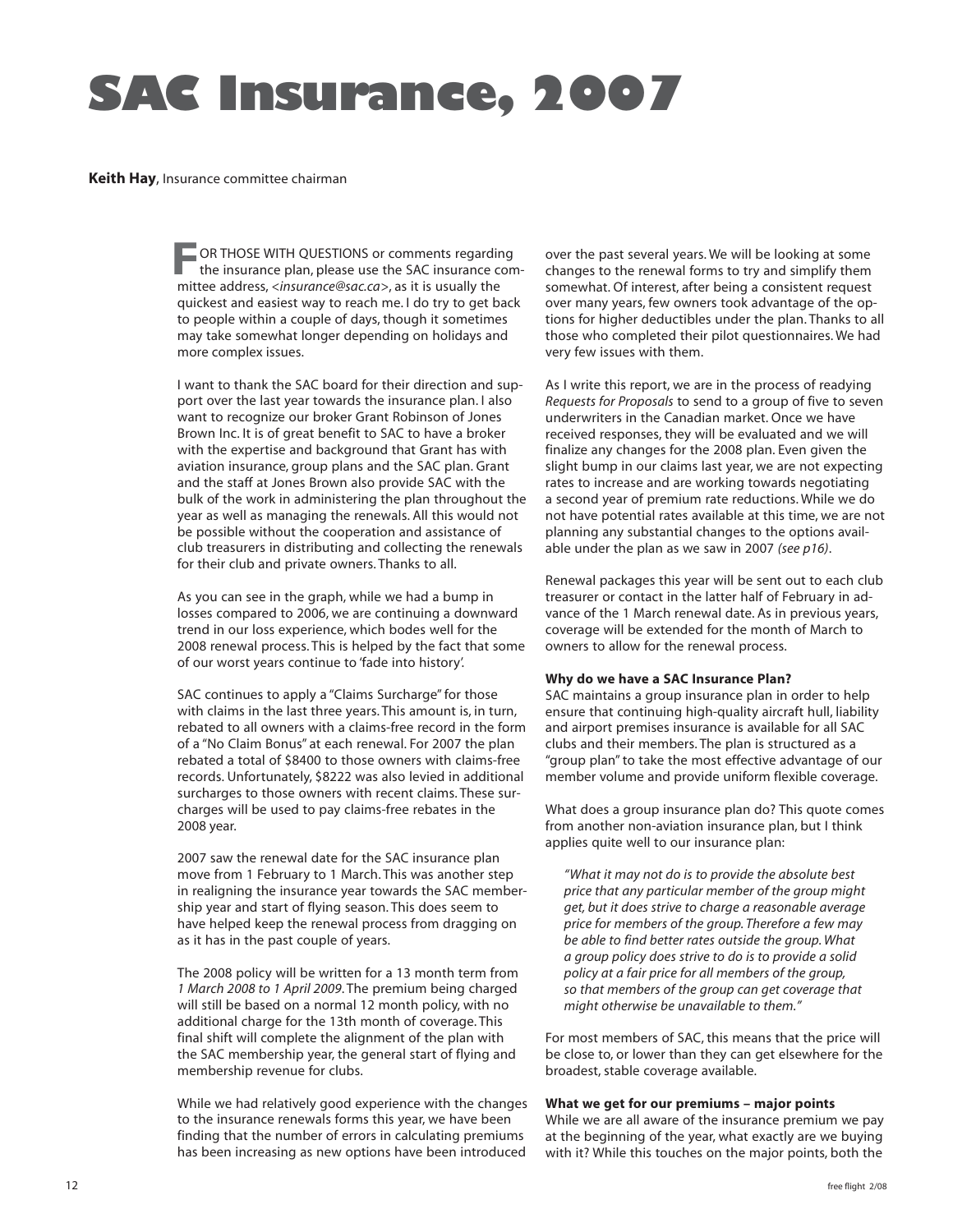plan coverage summary and policy document are available from your club treasurer. It should be required reading for all club executives and private owners. This helps to ensure that you know what is being provided and also what your responsibilities are. Claims reporting guides are also available to keep in your aircraft should an accident occur.

### **Who and what is covered?**

• *All SAC members* (student and licensed) when flying SAC insured gliders and towplanes. There are currently no requirements for specific experience. It is important for clubs to ensure that their members' SAC dues have been submitted in a timely manner.

• *Guests* (FAI-affiliated members eg. SSA, BGA) when flying SAC insured aircraft.

• *Private and club aircraft* listed under the plan are insured for "pleasure and club business".

• *Gliders* – instruction and rental to club members and guests. Intros are classified as "day members", so clubs should try to ensure that some type of day member form is completed. Everyone receiving formal instruction as a regular club member should be a SAC member.

• *Towplanes* – towing gliders and instruction of towpilots but NOT any other use of the towplane for hire or reward (this means club members and the towplane are NOT covered if members are using them for personal pleasure flying and log time accumulation).

**Hull liability** This is the coverage that covers most accident damage to your aircraft. It covers the aircraft and its normally installed permanent equipment. You purchase a specified value of coverage for each aircraft that should reflect the value of the aircraft and its normally mounted equipment and instruments. This does NOT include your glider trailer. It is not a good idea to "under-insure" your glider. One way to view this is that the insured value should be an amount that you would be happy to receive if your glider suddenly disappeared from your trailer. There is currently a \$500 deductible per incident for hull coverage. There are options to increase the hull deductible to either 5% or 10% of the hull value,

providing a decrease in the premium. Many other aviation policies and recent proposals have higher minimum deductibles.

**General aircraft liability** This coverage provides payment in the case of damage to other property, other people or you that may occur involving your aircraft while it is "in motion". Claims in this area are the ones that are potentially HUGE. Imagine the medical bills should a bystander or passenger be injured while operating your glider. Coverage is available in \$1M and \$2M amounts per aircraft and, unlike some policies we have reviewed in the past, the complete amount is available regardless of the number of people involved or type of expense. There is no deductible for this coverage.

Minimum liability coverage on all private gliders under the plan is \$1M per seat. Minimum liability coverage for club aircraft is \$2M per aircraft. The primary reason for the higher club limit is that past club liability settlements have exceeded \$1M at least in part because clubs are seen to be held to a higher standard of "duty of care" than private owners.

**Premises liability** Coverage for all clubs is mandatory. This covers airport premises and operations other than aircraft to a liability limit of \$3M. This coverage provides important protection to clubs for damages and injuries that could occur on their airfield (owned or leased), which do not involve aircraft. This coverage in the general marketplace typically costs a minimum of \$2500. The premises liability coverage also provides \$100,000 coverage for "Instructor Errors and Omissions".

### **Claims service and legal representation**

The insurance company provides claims adjustment and legal representation for all claims. Costs of defending a claim, particularly liability claims, can be substantial and are paid over and above the coverage limits purchased.

Here's hoping a fun, challenging and safe year of flying for everyone in 2008.

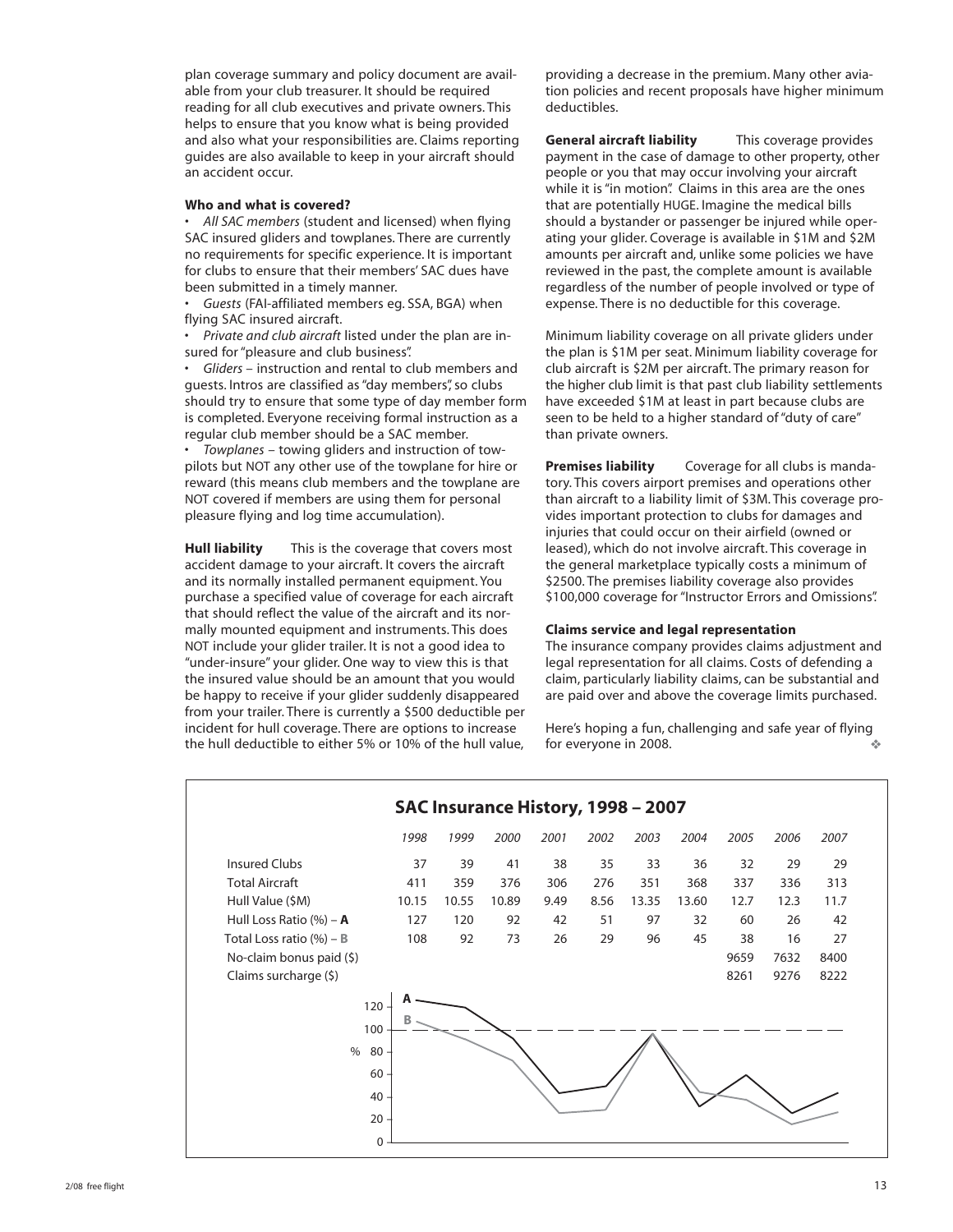# **Ralph Wiseman, 1917–2007 a gliding pioneer**

 **John Toles,** Saskatoon

 E HAVE LOST ANOTHER of Canada's great soaring **WE HAVE LOST ANOTHER of Canada's great soaring of UK of Canada's great soaring** many will recognize. He quietly went about building a legacy of silent flight starting in the 1930's and continuing for more than fifty years. His last involvement was as a non-flying participant at a national competition in Brandon in 1998.

His name is not in the *Book of the Best* and badges and contests were never his ambition. His name appears just once in the *free flight* archives, a brief reference to his glider in the 5/2000 article, "Grunau Baby Days – part 2." The reference is actually to an entry in *free flight* by Doug Shenstone in 1951: *"Ralph Wiseman of Rosetown, Sask. reports that GB [Grunau Baby] CF-ZBT has been completed. The distance from Rosetown to Calgary is greater than 300 miles where the nearest qualified instructor (Norm Bruce) is located. Getting in the time to secure his licence is going to be a problem."*

There were a few obstacles, but no problems that Ralph couldn't overcome. Getting an aviation licence to fly the Grunau Baby was a necessary formality at the time. When Ralph taught himself to fly, there were no glider pilot licences. As far as I know, he never had a lesson in a two-seat glider until regulations required a licence. He was issued "Student Glider Pilot Permit No. WG-187" at Winnipeg in 1961, followed in short order by a Glider Pilot licence.

Ralph was born in Moosomin, SK in 1917, but grew up in Swift Current. From early boyhood he was fascinated with flying. When he was 13, his father, Richard, bought him a Mead primary glider kit – the *Rhone Ranger*. Richard told Ralph's mother that it would "keep him out of mischief". It took him over a year to build, and he helped a friend, Harold Forsythe, to build a Wright type glider. They flew them at the North Hills near Swift Current. They initially used a bungee constructed of inner tubes as a launch method, later a car and rope launch.





In 1944 Ralph, then employed in Rosetown, acquired the plans for a Grunau Baby ll. The plans were in German, but as he commented, "translations were not essential as the plans were clear, but specifications were difficult". It was completed in 1951 after 5000 hours of construction. I have the original Glider Pilot's Log Book No. 2042 on loan from Ralph's daughter, Sharon. The test flights were conducted by Norman Bruce on 19 May 1951. The takeoff place was entered as "airport", but not specified as to Rosetown or Calgary. Tow was by "car". The first two entries had the remark, "ground slides". The first two flights were to heights of 5, then 10 feet. The final test flight was to 300 feet, remarks indicating "180° turn, downwind landing OK. Glider OK. No faults". The certification carried the comment, "Glider flies OK, airspeed 38 mph is plenty fast."

The next entries begin 22 Sept 1951, at Rosetown, with Norman Bruce supervising instruction. There are 22 entries for that date, car launch, heights from 5 feet progressing to 120 feet. The last entry for the day states "A" licence test check N. Bruce." The next day, he logged nine more launches to heights of 300 feet and the last remark simply states "B" licence. It was next flown on 7 July 1952. During a five day period, a total of 68 auto launches were logged with release heights to 800 feet. The first real soaring flight was recorded by Norman Bruce at 1:20 hours to a height of 4600 feet. Aerotows began in August using a Piper Cub off the Rosetown airport. The highest altitude recorded year was a year later at 11,400 feet. The longest cross-country was a Rosetown to Moose Jaw O&R, just short of 400 km!

Ralph sold the Grunau to the Regina club in the early 60's. From there, it went to Hope, BC to a syndicate of ten pilots. One of them was Dave Baker, who flew it often and got his Gold distance in it. Dave wrote a funny story about this Chipman to North Battleford adventure in *free flight 5/1979, "Across the prairies by Grunau Baby, or, it sure beats a covered wagon but not by much."*

His next sailplane was a BG-12A that he and Art Penz built from a kit. When Art moved to the States, Ralph bought his share and continued to fly it with the **p17**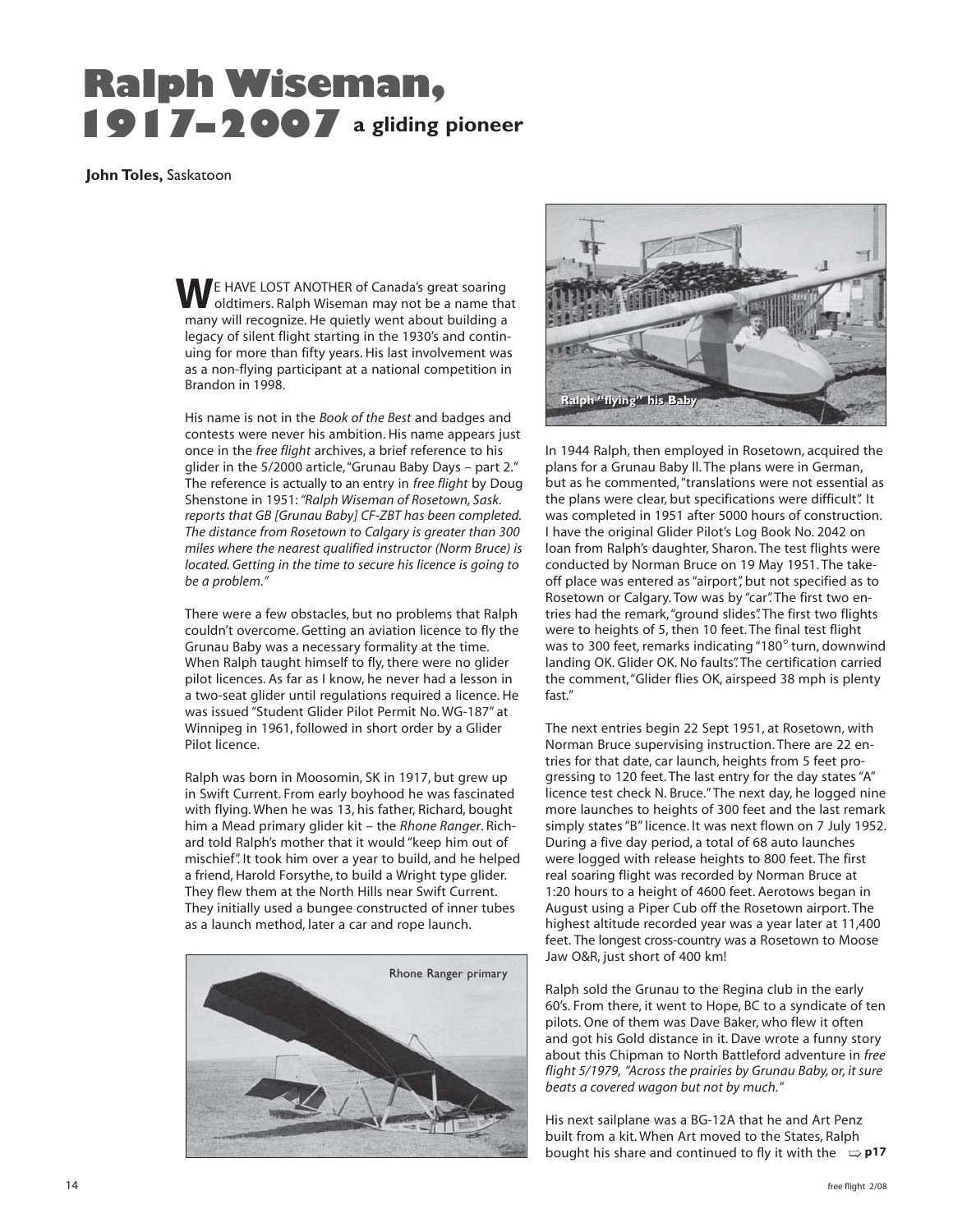# **Sporting committee activities**

### **Jörg Stieber**, chairman

**IGC annual meeting** I attended the annual IGC Plenary Meeting on 2-3 March 2007 in Lausanne, Switzerland. Agenda, key decisions and minutes of IGC meetings are posted at *<www.fai.org/gliding/meetings>.* One of the major decisions was to overhaul the text of the Sporting Code dealing with badge and record flights. Cameras for turnpoint verification will be eliminated and selected off-the-shelf (COTS) GPS units may be used for Silver and Gold badge flight verification when used in conjunction with a pressure barograph. The choice of what units will be acceptable is up to each national organization based on minimum criteria set by the IGC, and the committee will be working on that this year. Since the changes to the text will be extensive, the new Code will be a new edition rather than being an amended 1999 version.

*However, the new Code was NOT approved at the recent IGC meeting. There was some resistance to the concept and other delegates felt that they needed to study the implications more. The final vote has been moved to March 2009.*

**2007 Nationals** The contest rules underwent a minor update to remove some ambiguities and to reflect the realities of Canadian contests. The turnout was rather disappointing with only 12 competitors in one handicapped Racing class. Though the weather was not particularly strong, it turned out to be a good competition with six contest days and no accidents. There were a few minor, possibly software related, scoring inconsistencies (a minor bug in the *Winscore* scoring software needs to be solved). However, the possible errors were not significant enough to affect the placing of the top-seeded pilots. The winners were:

| 1. Willem Langelaan                            | 4438 points |
|------------------------------------------------|-------------|
| 2. Jerzy Szemplinski                           | 3970 points |
| 3. Dave Springford / Nick Bonnière 3872 points |             |

On behalf of the participating pilots, the Sporting committee thanks Montreal Soaring Council for hosting the contest, and particularly Contest Manager Robert Katz and Contest Director Denis Trudel for their efforts and time to organize the competition. (A detailed account of the Nationals was published in *free flight* 4/07.)

**Skip the 2008 Nationals?** Given the low attendance at the last two Nationals and the fact that, to date, no club has agreed to host it this year, the committee suggests skipping the Nationals in 2008, the expectation being that this will create more interest among pilots to compete in Canadian Nationals in 2009. There are suggestions to conduct a cross-country fun-fly at MSC and/or run a Canadian Team training and coaching contest at SOSA, with all members of the Canadian Team coaching the next generation of champions *(see news on page 17)*. A message to this effect has been posted on the Roundtable. A final decision will be based on the response.

**How the Canadian Team gets selected** When I started flying competitively in the 80's, the pilots to represent Canada in World Championships were chosen by their peers from a pool of qualified pilots. This method certainly had some elements of a popularity contest, and factors other than the pilots' abilities played a role. Some pilots thought it was good to consider the "soft" factors in addition to the flying ability, others advocated going to a hundred percent objective selection process.

In the early 90's we adopted a selection procedure based on a seeding list derived entirely from contest results of the previous three years. The results of the most recent Nationals count for 70% of the selection score, and the best results of one of the two previous Nationals count for 30%. A pilot can qualify for the team by participating in two Nationals within three years, provided he flies in the most recent Nationals.

This is the basis on which the members of the Canadian Team for the World championships 2008 were selected (the complete seeding list is posted in the Document Vault of the SAC website and in *free flight 1/08 p18*). The five top seeded pilots are eligible Team members, provided that their individual scores are at least 85%. The pilots scoring greater than 85% were: Willem Langelaan - 97.33% , Jerzy Szemplinski - 92.62%, Dave Springford - 91.07%, and Nick Bonnière - 90.24%.

Over the years we have done some fine-tuning to select the best pilots and to achieve a good balance between the following two objectives: consistency versus recent performance, and international experience versus presence at Canadian Nationals.

**Consistency versus recent performance** Pilots who have shown consistent performance over a number of Nationals obviously have proven that they can do well beyond the luck factor. On the other hand, there is a need to emphasize recent performance to ensure the pilots we send to the Worlds are still sharp. We also want to motivate "rising stars" by giving them an opportunity to make the team without a multi-year qualification procedure. To this end, we look back only three years. The results of the most recent Nationals count for 70% of the score, the results of one of the two previous Nationals count for 30%. A pilot can qualify for the team by participating in two nationals within three years, provided he flies in the most recent Nationals. A "rising star" can qualify within two years.

**International experience or presence in Canadian Nationals** Participation in Canadian Nationals alone does not prepare a pilot well for the Worlds, where it is not unusual to have 50 gliders in one class and 130 in the contest, all in an extremely competitive environment. On the other hand, we want our top pilots to compete in our  $\Rightarrow$  **p22**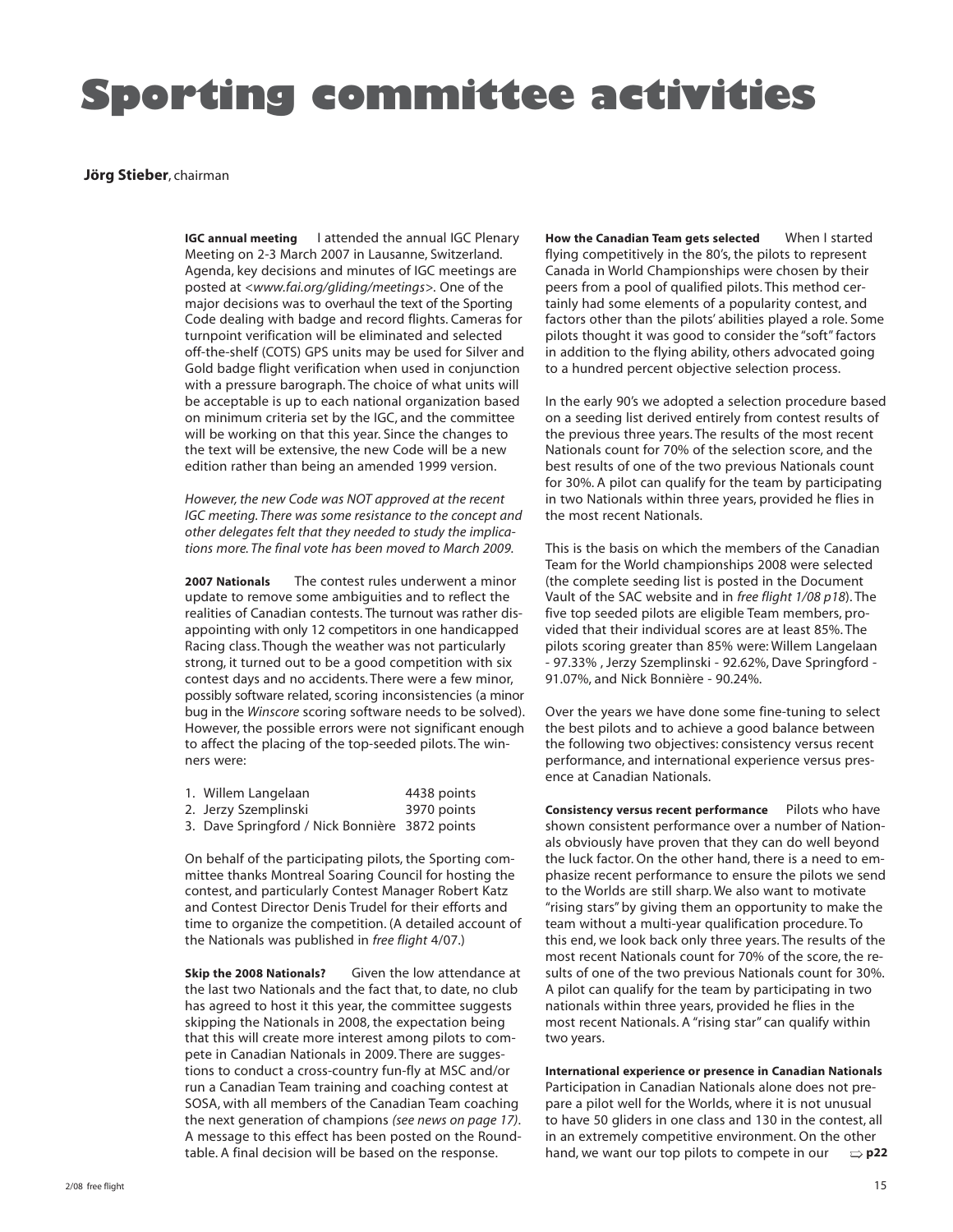# **Miscellany**

### **Odds & ends on O2 equipment**

I was able to discuss the subject of oxygen systems, gas alternatives, etc. with the expert at Australian Defence Science and Technology Organization (DSTO) – it is sort of as close as this country comes to a body like NASA in aeronautics research, and the experience base is pretty deep albeit mainly to do with military matters; it was a learning experience for me in a number of ways. It turns out that SCUBA tanks are actually okay for carrying oxygen (if clean) and were actually used in Mirage jets some years ago.

The real problems arise from the explosive potential of pure oxygen in the presence of *anything* combustible – even metals like aluminum and stainless steel. I was shown a film of instantaneous flash fires – indistinguishable from an explosion to me – caused by rapid oxidation of Teflon gas lines, stainless steel fittings and various pipes, fittings, braided hose, etc – all without any apparent ignition source or flame. There have been quite a few other "spontaneous combustion" type events – all without any external sparks or open flame.

A high pressure oxygen bottle can create a supersonic shock wave inside a delivery pipe when the bottle valve is opened suddenly (it is often hard to do otherwise with stiction on needle valves) and this can result in adiabatic heating that can raise temperatures to over 700° when the emerging gas runs up against a dead end or even a big restriction. This is the principle used in a hypersonic shock tunnel and not unlike the diesel engine combustion process with compression causing a temperature rise sufficient to ignite the fuel. It can also get metals up to burning temperature, which is quite low in pure oxygen. The actual mechanism is a bit obscure but the results sure aren't – imagine a magnesium flare – and it is instantaneous.

One example was a stainless T-fitting disintegrating in a shower of sparks – stainless steel is a poor conductor of heat and can get extremely local hot spots. I was surprised that "unburnable" Teflon will just explode in pure oxygen, it is nothing like its normal combustion in air.

The best materials to use are brass, Monel and bronze and copper lines (with pig-tails to allow for bending from internal pressure and reduce fatigue). There is a special copperaluminum alloy made for oxygen lines called Tuggan that will not spark or work-harden appreciably. In any event, a short section of copper tubing should be used before any blank end or regulator/shut-off valve, etc. so that adiabatic heat rise can be dissipated harmlessly.

Argon is apparently not a problem in an oxygen system in trace amounts, either from a physiological or safety aspect, so the possibility of incomplete purging of filling lines does not look like a problem either. The onboard oxygen generators used by some air forces and medical facilities create byproduct argon without any ill effects and no effort is made to remove it.

The infamous Kapton wiring insulation breakdown is another 'sleeper' fire risk that has gone quiet in recent times and I guess the aircraft oxygen risk is another one that usually just lurks without incident. It might pay to look at MIL handbook or the FAA regs on oxygen system design for a few pointers on checking your existing or planned system if you are installing your own. It seems like medical or other oxygen will be okay in itself as long as no combustible gases like acetylene or methane are present – a possibility from a welding supplies company filling your tank with aviation oxygen.

Further to the oxygen fire phenomenon – it might not have been clear from the medivac helicopter analysis (I think it was a preliminary report, but it had links to the final one) – the actual cause of ignition in that case (and others) was contamination in the oxygen stream being heated by aerokinetic effects (like re-entry heating of a spacecraft, supersonic aircraft or missile) through an inadvertent restriction caused by over-swaging of a coupling. This created a venturi and cracked plating and/or corrosion on the inner surface of the pipe – the high gas velocity turns the metal flake incandescent and it detached and contacted the inside of the rubber/plastic hose causing self-ignition.

The significance is that even tiny specks of foreign matter in the air system or bottle can become like diesel glow plugs and trigger flash fire downstream. This is why it is so important to have clean tanks to begin with – old SCUBA tanks could have got sea water inside or just accumulated moisture from internal condensation when ambient air (not dry oxygen) was being compressed in them beforehand. Apparently the size and shape of the local SCUBA tanks just suited the space available in the RAAF Mirage and got tested and approved thereby.

### **Ross Nolan**

from the *hp-gliders yahoo newsgroup*

### **free flight CD – \$6**

**163** issues of *free flight* – 1/1981 to now, and **81** large format soaring photos. 471 MB. Great for club "slideshows" & computer wallpaper. Order from editor.



### **Nicole Kattler wins 2007 Corley Scholarship**

I joined Air Cadets at age 12, which is where I got my interest in flying. I earned my glider pilot licence in September 2005. I started my gliding career through cadets and continued at a civilian gliding club, CAGC, in Innisfail, where I met a lot of great people who are very supportive and encouraging to young pilots like myself. At the moment I don't get to fly as much as I would like with school assignments, attending air cadets (at least until 17 Feb when I become 19), and working at my job, but I try to get out as much as I can.

I am 18 and now in my first year of school in the Bachelor of Nursing program at Mount Royal College in Calgary. Being a nurse has been my dream since I was about 15. I have a good family friend who is a nurse and she has attended to our many minor wounds, bumps and bruises over the years. Seeing the care and compassion she had and listening to her nursing stories led me to want to do the same for people.

I love to fly, not many people get to experience what it is like to be in control of an aircraft. I plan to continue flying for a long time and I hope more young people join me at this great sport.

### **SAC insurance drops 10%**

The bid process for the 2008 SAC aviation insurance policy is complete. In conjunction with Jones Brown Inc., bids were requested from seven insurers, including our current underwriter. As seems usual, some companies declined for various reasons. We did receive positive interest from two companies, neither of which presented any substantive benefit when compared with the response from our current underwriter.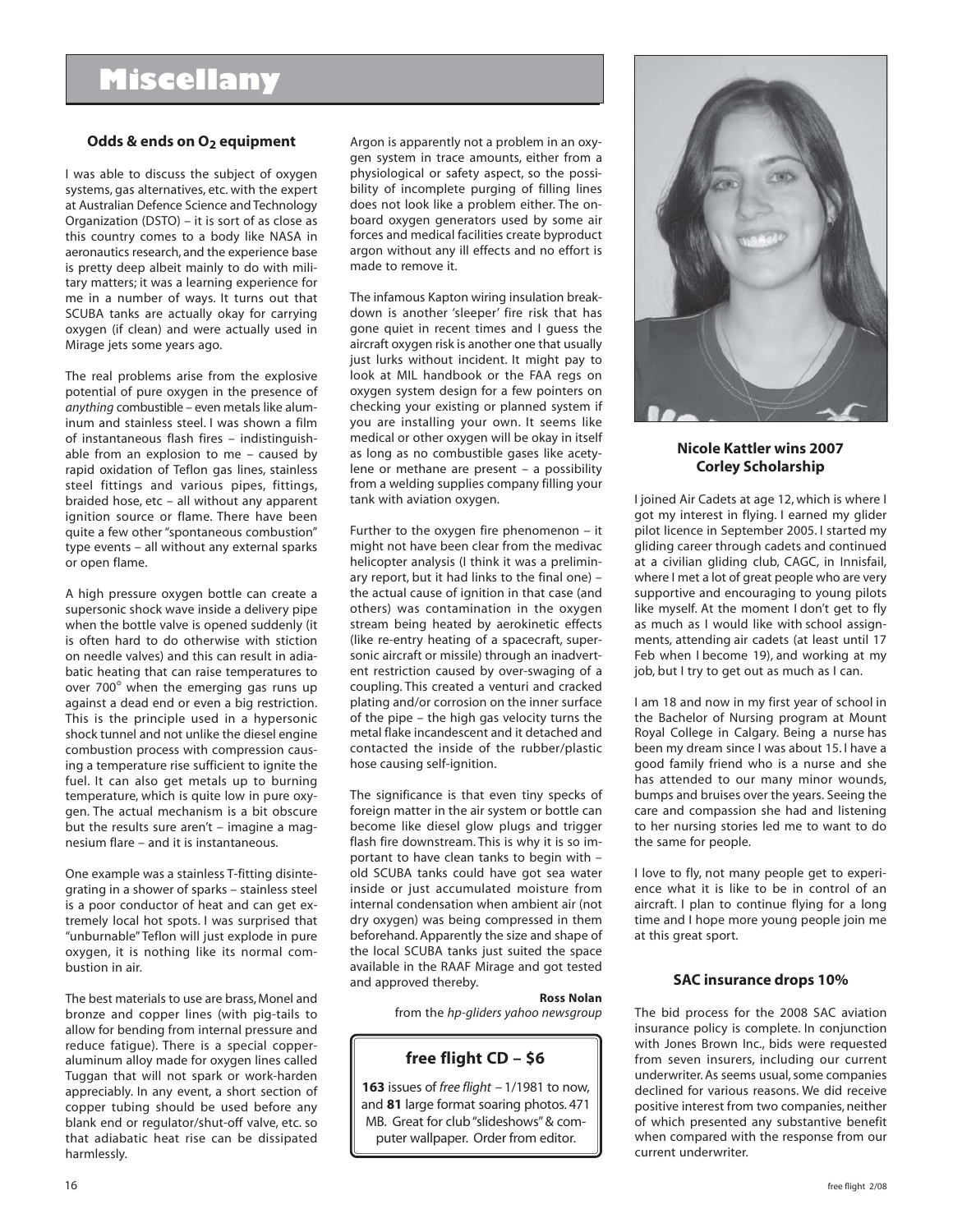### **Ralph Wiseman ...** from page 14

Saskatoon Soaring Club flying from Colonsay, SK. The BG-12 was eventually sold to the Winnipeg Gliding Club.

Art was also working on an HP-11A when he moved. Ralph bought it, completed it, and flew it from the Saskatoon club field at Vanscoy, SK for a couple of years. It was a modified design suitable for installation of a retractable engine for self-launching. However, before the engine was installed, the glider sustained damage to a wing and aileron when a skydiver sharing the same airport landed on it while it was tied down. When the Saskatoon club moved to Cudworth Airport, it was a long drive from Rosetown, and Ralph sold the glider to a member of the Saskatoon club. It flew from Cudworth for a few years, and is currently for sale.

Although he didn't fly after selling the HP-11, he maintained an interest in gliding, often visiting airports and glider meets when he

I am pleased to report that we were able to negotiate an overall average 10% decrease in premiums while continuing to provide all the existing options and coverage we have had in the past for all SAC members.

This reduction is in addition to the approximately \$8000 which will be rebated this year to clubs and private owners having no claims history. Furthermore, coverage has again been extended at no charge for an additional 13th month for all existing insured aircraft to shift the insurance year from 1 March to 1 April, closer to the start of the soaring season and club revenues, and coincident with the SAC membership year.

The continued decrease in rates has been largely possible by the fact that our collective claims history continues on a positive trend, despite a blip up last year. Good job everyone!

The renewal forms have been simplified this year. The forms have become more complex as the options and choices available under the plan have expanded over the past several years. We have been seeing an increase in errors during their completion as well as many people contacting either myself or Jones Brown for confirmation.

> **Keith Hay** SAC Insurance committee

### **SOSA to host cross-country training camp and contest**

The Canadian Soaring Team and Canadian Advanced Soaring are joining force this summer for nine days from Saturday, 28 June to Sunday, 6 July to sponsor a fun contest at SOSA with particular emphasis on coaching those who are new to cross-country and contest flying. These dates encompass two weektravelled. He was a member of the Soaring Society of America from 1935 until he quit flying, and a member of SAC from its beginning until recently. He kept every magazine from both organizations, as well as a collection of soaring books. These were donated to the Saskatoon club a couple of years ago by his daughter, Sharon, when Ralph could no longer live in his house in Rosetown.

Ralph had a passion for life that

extended beyond flying to many other activities. He got his first motorcycle as a teenager. As well as flying, playing motorcycle polo, and touring with wife Marjorie were favourite activities. He didn't give up riding until he was nearly eighty. He was a skilled carpenter, enjoyed renovating houses and, when he retired in 1982, designed and built their retirement house in Rosetown. He and Marjorie travelled with friends and family to many

ends, including the Canada Day holiday and require only four vacation days for nine days of flying!

This will be a nine day learning experience with morning seminars followed by contest tasks in the afternoon. The morning seminars will include some of the finer points of racing and cross-country flying and will be given by Canadian Team members and CAS clinicians. Many topics such as thermalling, inter-thermal cruising, final glides, contest and task strategy will be covered. The daily pilot meeting will also include in-depth weather analysis and commentary on how it relates to the day's task. The previous day winner will also discuss, with the aid of *SeeYou*, their flight and the decisions they made that resulted in the win!

Scoring for the contest will use the Canadian rules and *Winscore*. As a trial this year, we will use the BGA handicap system instead of the US handicaps. The BGA handicaps can be found on p25 of *<www.gliding.co.uk/forms/ competitionrules2007.pdf*>.

Entry fee for the Training Camp and Contest will be \$200 with net proceeds going to the Canadian Team Fund. Tows will be billed at normal club rates for all participants. We will also plan some social activities and BBQs on the weekends and during the week. If you cannot attend the entire period – no problem – come as many days as you can.

Anyone who is interested in participating, please send a note to Dave Springford at: <dave@sosaglidingclub.com>

We hope to see all aspiring cross-country and contest pilots at this exciting new event!

**Dave Springford**



parts of the world. Ralph served on the Town Council, the Hospital Board, and the Library Board. He was a member of the Lions and the model airplane club.

I knew of Ralph more than really knowing him, but I do have fond memories of his involvement with the Saskatoon club when he had his glider at Vanscoy, and of his flying stories from the early years.

### **Charles Petersen honoured**

Charles Petersen was selected as the winner of the *"Get Active Award for an Individual"*. The award recognizes those in the community who have worked extremely hard to promote inclusive, active living opportunities for people with disabilities. *Get Active Now – Active Living Resource Centre for Ontarians with a Disability* has an award program to show its gratitude and appreciation to outstanding organizations and persons. It recognizes the efforts and achievements of his commitment to the community and serves as a reminder of the goal of this disability organization, to allow everyone to get active now. The award was announced on 15 February, as well as a media release to various organizations.

The Board and staff of *Get Active Now* congratulates and thanks a dedicated individual who is such a great role model for active living and the disabled community.

**Frank Prospero**, Exec Dir – *Get Active Now*

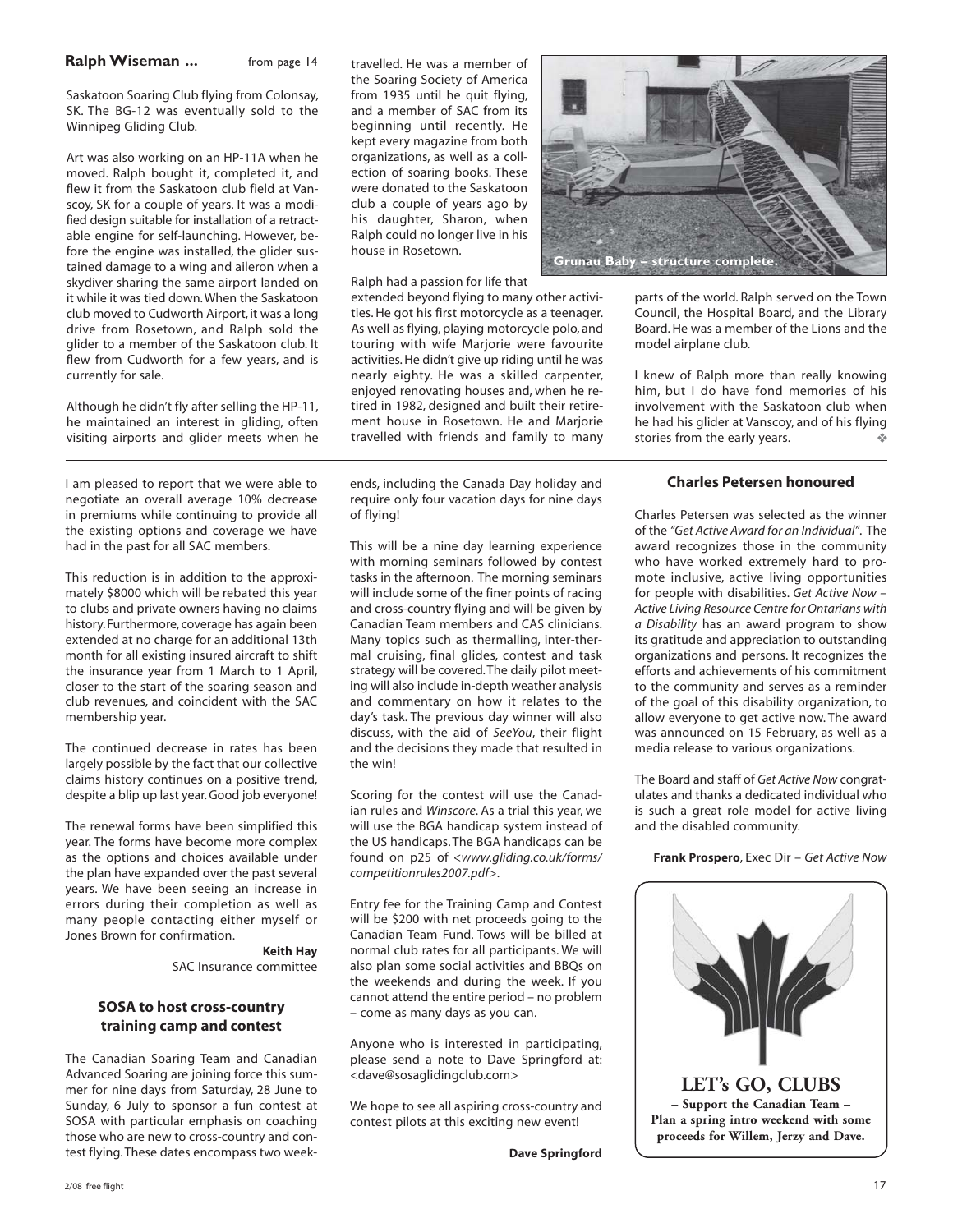# **Club News**

### **2007 Trophies & Awards**

The beginning of the season is a great time to encourage club members to make use of the OLC. What are *your* flying goals for 2008?

### **Flight Trophies**

*Canadair Trophy* – *Best 6 flights of the year* – motorglider

**Hans Binder** – Canadian Rockies 4361.6 OLC points, 5316.7 km total

*Canadair Trophy* – *Best 6 flights of the year* – pure glider **Tim Wood** – York Soaring 4348.7 OLC points, 5020.5 km total

*BAIC Trophy – Best flight – Pure glider* **Tim Wood** – York Soaring 918.4 km / 804.1 OLC points *(Though not earning the BAIC, we recognize the fine 1001.4 km flight of Allan Spurgeon out of Invermere, BC that gave him 773 OLC points.)*

### *"200" Trophy*

*best 6 flights* – pilot <200 hrs P1 at season start **Randy Neilson** – Great Lakes Gliding 2122.1 OLC points, 2163.2 km total ASW-19, C-FIKJ – All flights at Colgan, ON

*Stachow Trophy (highest altitude)* **Phil Stade (P1) with Steve Hogg**, Cu Nim Cowley, 30 Sept, IS32 C-FAOA absolute 25,342 feet (gain 20,741 ft)

### **Competition Trophies**

These trophies were awarded at the Nationals at Hawkesbury, ON (report in *free flight 4/06*).

*CALPA trophy* – Racing class Champion

 Willem Langelaan – DG-808S – 4438 pts *Dow trophy* – Best task flown Dave Springford *Carling O'Keefe trophy* – Best team

 Chris Gough / Jay Allardyce *SOSA trophy* – Best novice – Tim Tuck

### **Other Trophies**

*Roden trophy – to the club that, for its size, develops the soaring skills of the largest numbers of its pilots and is consistently aggressive in badge development.*

### **Central Alberta Gliding**

 282.35 points for 17 members badges: 1 A, 5 C, and 8 Bronze badge legs: 6 Silver C, 2 Gold/Diamond

### *Walter Piercy trophy (instructor of the year)* **Jean Richard**, MSC

Jean has been the backbone of instructing at MSC. In 2007, he did almost half of the total instructional flights at the club, some 207 flights. Also, Jean interacts regularly with the Flight Training & Safety committee on training matters. He was highly recommended for this award.

### **All about ACES**

ACES (Air Currency Enhancement Society) was formed in early 1991. The society arose from discussions of the officers at the Regional Gliding School (Atlantic) of the Air Cadets. ACES was incorporated 29 May 1991 as the Air Currency Enhancement Society. The name was chosen to reflect the fact that the society would have access to and be using C-FACE, one of two original RGS(A) 2-22's. The society was strong until about 1994. ACES was composed of 28 members and regularly distributed a newsletter, *Call Sign*.

| The following is ACES flight history: |            |
|---------------------------------------|------------|
| 1994 - 18 flights                     | 2000 - 126 |

|            | -----        |  |
|------------|--------------|--|
| 1995 - 12  | $2001 - 103$ |  |
| 1996 - 44  | $2002 - 282$ |  |
| $1997 - 4$ | $2003 - 24$  |  |
|            | $2005 - 25$  |  |

… then Hurricane Juan blew through that fall and demolished our serviceable 2-22, GACH, by putting a 90 degree twist in its rear fuselage while it was tied down. 1997 was a low year as our only serviceable 2-22 at the time failed its annual inspection. Rather than refurbishing it, we got another one. Over 2005– 2007, enough interest was generated to form

a syndicate to get a 1-26 for the club. In the summer and fall of 2007, we acquired two 1-26s, C-FZDF from the Regina club and later C-FZDD from the Gatineau. The 1-26 was selected based on club goals and plans.

To date we have been successful in generating interest and members. We're just a young start-up club struggling to find that magic formula that increases membership along with revenue to further our develop-ment.

One of our priorities is to provide youth the resources to further their gliding/soaring skills and generate a renewed interest in soaring in Atlantic Canada. We are currently restoring C-FACE with no firm completion date. It's a work-and-learn project. I'm sure you're asking yourself how many 2-22's does this club have, and why? Well, we have pieces of four 2-22's, and I can't explain "why?"

As you can see from the photo, we have been active, even in the winter months. We've got a lot of work to do, but have a young and enthusiastic membership to help make us successful. Since 2005 and a low of six members, we have essentially doubled each year and now stand at about 24. Our fees have increased to accommodate our flight operations and plans are being formulated to keep us moving forward.

**Robert Francis**



*Ahh, winter – you all know what that was like in Nova Scotia this year. Nevertheless, here is ACES out on the snowdrift-bordered runway at Debert on 13 January with ZDF, preparing for a winch launch. ZDF has a sparkling history, being the 1-26 that Julien Audette, Canada's first Diamond badge pilot, owned. It was brand new in 1957, and in 1958 Julien earned his Diamond Goal on an O&R flight of 322 km out of Wenatchee, WA and a Distance-to-Goal record of 380 km flying from Lumsden, SK to Minot, N. Dakota.*

### *Hank Janzen trophy (club or pilot with best contribution in the year to flight safety)* **Ian Oldaker**, SOSA

Ian "retired" a year ago after 30 years as the chairman of the Flight Training & Safety committee, first serving in the position in 1977. His exemplary work in aviation safety has been recognized outside SAC, earning the Canadian Airline Pilots Association (CALPA) award in 1993, the Canadian Aviation Safety Award from Transport Canada in 2000, and he became the chairman of FAI's OSTIV Training and Safety Panel in 2004.

His major recent work has been the hundreds of hours of effort that has gone into developing the Safety Management Program for soaring. Borrowing practical ideas from similar programs in government and industry, this dynamic and interactive club safety process is beginning an effective and positive Safety Culture within SAC – it has already helped to reduce accidents.

*Complete details of the trophies and flight info is in "2007 SAC Annual Reports" on SAC Documents page.* **Phil Stade**, Awards chairman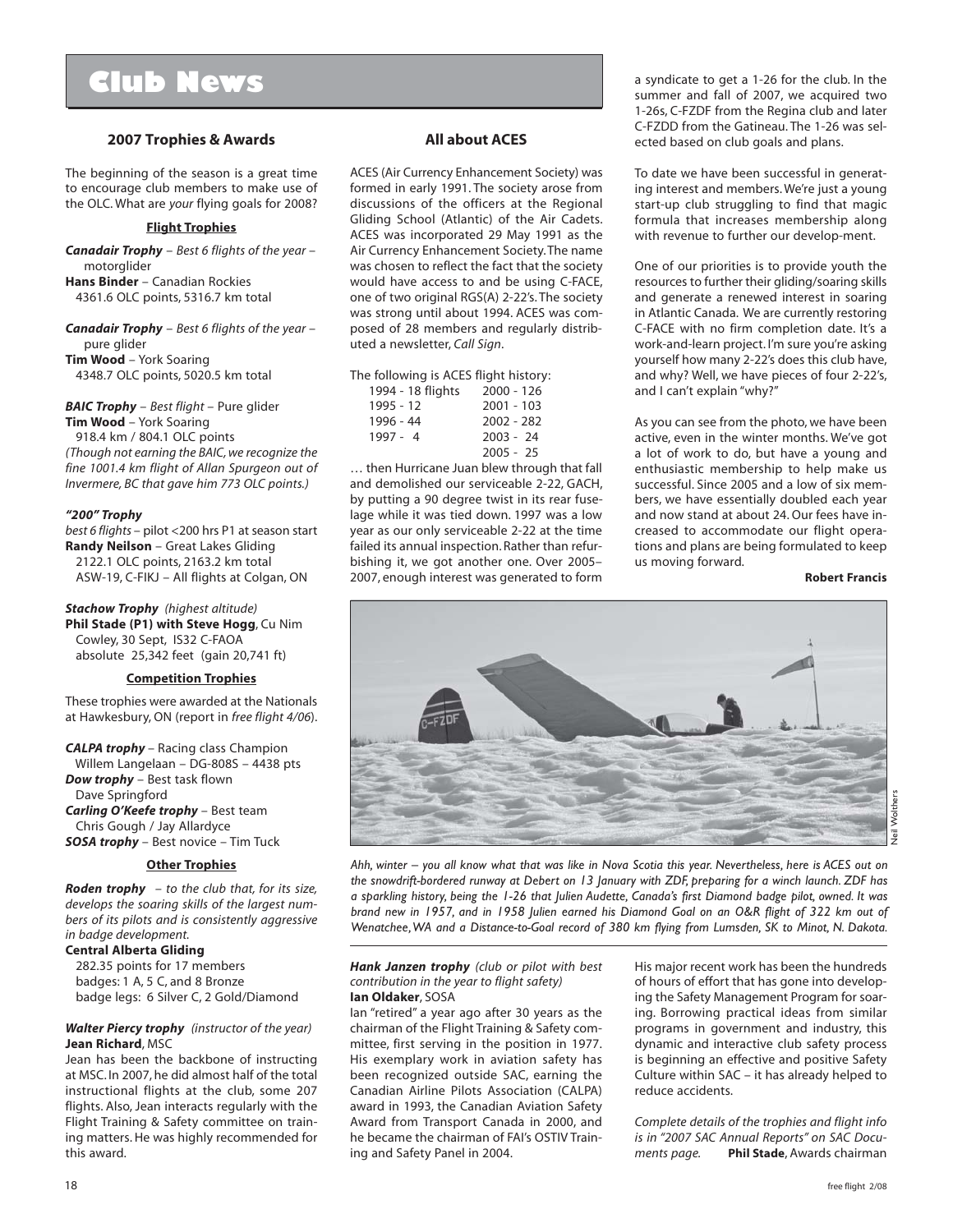



*It was one of those nice fall days in Manitoba, | an AFH-3 update from page 6 but you had the sense there weren't too many left like that. We launched fourteen flights that afternoon at Starbuck, a good day at the Winnipeg Gliding Club. Doug Cameron waits with Art Grant for his turn to launch. I think it really captures the spirit of our club – members helping each other out and enjoying the company of fellow pilots.*

I'm still working on the RV-6 kit I started a few years ago but progress is slow. I now have an RV-6 tail-dragger with an IO-360 (200 hp) that I got from Texas last summer. I have looked into installing a tow hook – the RV-6 designer says that it would be able to tow as long as the airspeed is at least 80 mph.

### **Winning ... From page 7**

of the winners score. I didn't win any days, but I also didn't lose any – on two days I scored 96%, and on the remaining three days I scored 99%. The lesson here is that consistent flying is crucial to winning contests. Consistently winning every day would be good too, but the nature of this sport makes that rarely possible. Some days the strategy has to turn from winning the day to not losing it.

If you find yourself in a position where you have dropped out of your preferred working band for the day and are fast approaching survival mode, you need to focus your attention on finding lift to get you back on track. It's easy at times like this to let your thoughts stray and imagine everyone else sailing along at 5000 feet. This is going to improve your flying! Throw all of your mental effort into digging yourself out of the hole, look for any clue that will help. While in one of these holes I saw the flicker of a swallow's wings about 50 feet away. I immediately turned and was rewarded with a climb that got me back in the race. I didn't win that day, but I didn't lose it either.

I have flown many contests where one or more bad days have knocked me a long way down the score sheet, so when things get tough – dump the negative thoughts and focus on things that will help and don't lose your focus or the day. Remember, consistency wins contests.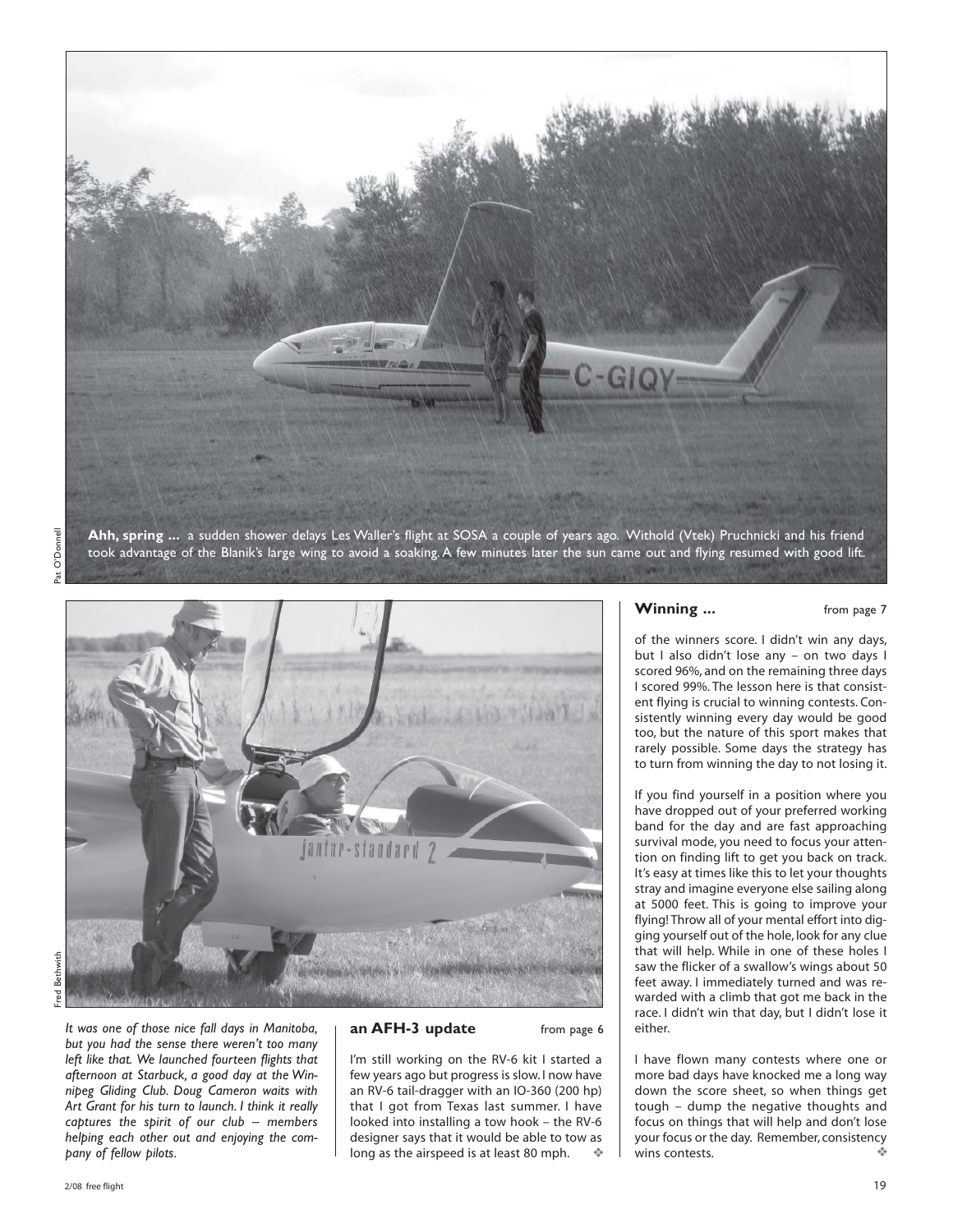# free flight 2/08 **CANADIAN RECORDS (as of 24 Nov 2007) T** A record set within Canada – is only shown if "C" record included. **C** indicates a record by a Canadian citizen originating outside the country. (These are noted only when a greater "Territorial" record does not exist.) **DISTANCE RECORD OPEN 15 METRE CLUB FEMININE MULTIPLACE** (km) 3.1.4a Free distance Marsden / Apps 1093.0 1984 1093.0 Mike Glatiotis 480.6 2002 Ursula Wiese 607.0 1986 Chester Zwarych (Reg Adam) 495.0 1986 3.1.4b Free out & return Tim Wood 541.4 T 2007 Tim Wood 541.4 T 2007 Tim Wood 476.4 T 2007 not claimed not claimed Tracie Wark 750.2 C 2003 750.2 C Tracie Wark 633.2 C 2003 Tracie Wark 750.2 C 2003 Charles Yeates (Kris Yeates) 313.8 C 2006 3.1.4c Free 3 TP dist. Tim Wood 871.9 T 2002 871.9 Mike Glatiotis 869.3 T 2002 Sue Eaves 508.7 T 1995 Trevor Florence (J King) 689.0 2002 Brian Milner 1394.0 C 1993 Jerzy Szemplinski 947.6 C 2006 Tracie Wark 592.6 C 2000 3.1.4e Straight dist. to goal 3.1.4d Free triangle dist. Tim Wood 481.0 2007 Tim Wood 481.0 2007 Tony Burton 515.7 2004 Tracie Wark 523.2 C 2007 not claimed Marsden /Apps 707 1984 707 Tim Wood 236.7 2003 Antonia Williams 305.0 C 1975 C Zwarych (McColeman) 310.0 T 1984 3.1.4f 3 TP distance Tim Wood 642.7 T 2007 Tim Wood 642.7 T 2007 Tim Wood 565.6 T 2007 not claimed not claimed Jerzy Szemplinski 760.0 C 2006 760.0 C Jerzy Szemplinski 715.2 C 2006 3.1.4g Out & return dist. Tony Burton 652.3 T 1993 652.3 T Tony Burton 442.9 T 2003 Ursula Wiese 328.0 1984 Dave Marsden (Ed Dumas) 421.5 T 1979 Brian Milner 1128.9 C 1999 1032.1 C Pat Templeton 525.5 C 2003 Tracie Wark 510.3 C 2002 Charles Yeates (Kris Yeates) 506.9 C 2007 3.1.4h Triangle distance Hal Werneburg 803.7 T 1982 803.7 T Tony Burton 515.7 2004 Jane Midwinter 317.6 T 1988 John Firth ( Dan Webber) 510.4 T 1986 Peter Masak 1007.0 C 1987 1007.0 C Spencer Robinson 655.9 C 2003 Tracie Wark 502.9 C 2006 **ALTITUDE** (m) 3.1.4k Absolute Altitude Bruce Hea 10485 T 1981 Deirdre Duffy 8986 T 1991 Bob Shirley (P Campbell) 9083 T 1961 Walter Chmela 12449 C 1974 A. Cservenka 9772 C 1969 W Chmela (VanMaurik) 10390 C 1975 3.1.4m Gain of Height Dave Mercer 8458 1995 Deirdre Duffy 6575 1991 Bob Shirley (P Campbell) 7102 1961 **SPEED,**  (km/h) 3.1.4j 100 km David Mercer 141.5 T 2004 141.5 T David Mercer 133.0 2004 Tracie Wark 105.0 C 2003 Dave Marsden (M Jones) 98.1 T 1975 Dale Kramer 168.1 C 1999 168.1 C Charles Yeates (Kris Yeates) 125.6 C 2006 SAC 200 km John Firth 110.6 T 1984 Tim Wood 95.2 2007 Tony Burton 99.0 2003 Tracie Wark 99.9 C 2002 Lloyd Bungey (Tony Burton) 76.0 T 1983 Charles Yeates 116.3 C 1994 D Springford (P Templeton) 108.5 C 2002 3.1.4j 300 km Kevin Bennett 113.1 T 1988 113.1 Tony Burton 78.2 T 2002 Tracie Wark 99.1 2001 A Kawzowicz (John Brennan) 87.1 T 2006 Peter Masak 148.9 C 1985 Dave Springford 108.0 C 2006 Ian Spence (J-R Faliu) 128.5 C 1991 SAC 400 km John Firth 99.0 T 1987 77.9 T Tony Burton 103.3 T 2003 Tracie Wark 95.0 C 2002 A Kawzowicz (A Marcelissen) 85.0 2007 Rolf Siebert 140.1 C 2004 111.8 C Rolf Siebert 128.9 C 2004 3.1.4j 500 km Walter Weir 105.7 T 1991 105.7 Tracie Wark 97.4 C 2006 Tracie Wark 112.9 C 2006 John Firth (Danny Webber) 88.8 C 1986 Peter Masak 151.2 C 1985 3.1.4j 750 km Willi Krug 108.8 T 1982 108.8 Spencer Robinson 103.6 C 2003 not claimed not claimed Spencer Robinson 118.7 C 2003 **SPEED, O&R** 3.1.4j 1000 km Peter Masak 106.5 C 1987 106.5 C not claimed not claimed not claimed (km/h) SAC 300 km Hal Werneburg 115.2 T 1983 115.2 T Bruce Friesen 113.6 T 2002 Ursula Wiese 59.6 T 1984 W Chmela (H Rominger) 65.0 C 1976 Walter Weir 191.3 C 1989 191.3 C Jerzy Szemplinski 125.4 C 2007 Tracie Wark 132.3 C 2000 3.1.4i 500 km Kevin Bennett 126.3 T 1992 126.3 T Jerzy Szemplinski 125.4 C 2007 Tracie Wark 99.6 C 2002 Charles Yeates (Kris Yeates) 79.2 2007 Walter Weir 150.9 C 1996 150.9 C **SPEED, GOAL** 3.1.4i 1000 km Brian Milner 147.0 C 1999 142.6 C not claimed not claimed not claimed SAC 750 km Walter Weir 145.0 C 1994 145.0 C not claimed not claimed not claimed (km/h) SAC 100 km David Mercer 167.0 T 2004 167.0 David Mercer 156.9 T 2004 Tracie Wark 106.4 C 2002 Trevor Florence (N Marsh) 105.1 2000 Rolf Siebert 183.7 C 2004 Rolf Siebert 169.0 C 2004 SAC 200 km Kevin Bennett 125.9 T 1992 125.9 T Tony Burton 113.2 2002 Tracie Wark 129.1 C 2000 Trevor Florence (J King) 91.5 2002 Walter Weir 143.0 C 1995 143.0 C Jerzy Szemplinski 127.6 C 2007 SAC 300 km Wolf Mix 108.6 T 1966 108.6 T Tim Wood 92.1 T 2007 not claimed Jock Proudfoot (G Fitzhugh) 70.2 C 1981 Walter Weir 145.9 C 1994 145.9 C Dave Springford 97.5 C 2003 SAC 500 km Dave Marsden 97.1 T 1970 77.1 T not claimed not claimed not claimed SAC 400 km Tony Burton 81.5 1990 81.5 not claimed not claimed not claimed Walter Weir 138.4 C 1993 138.4 C 15m record claims must exceed listed starter values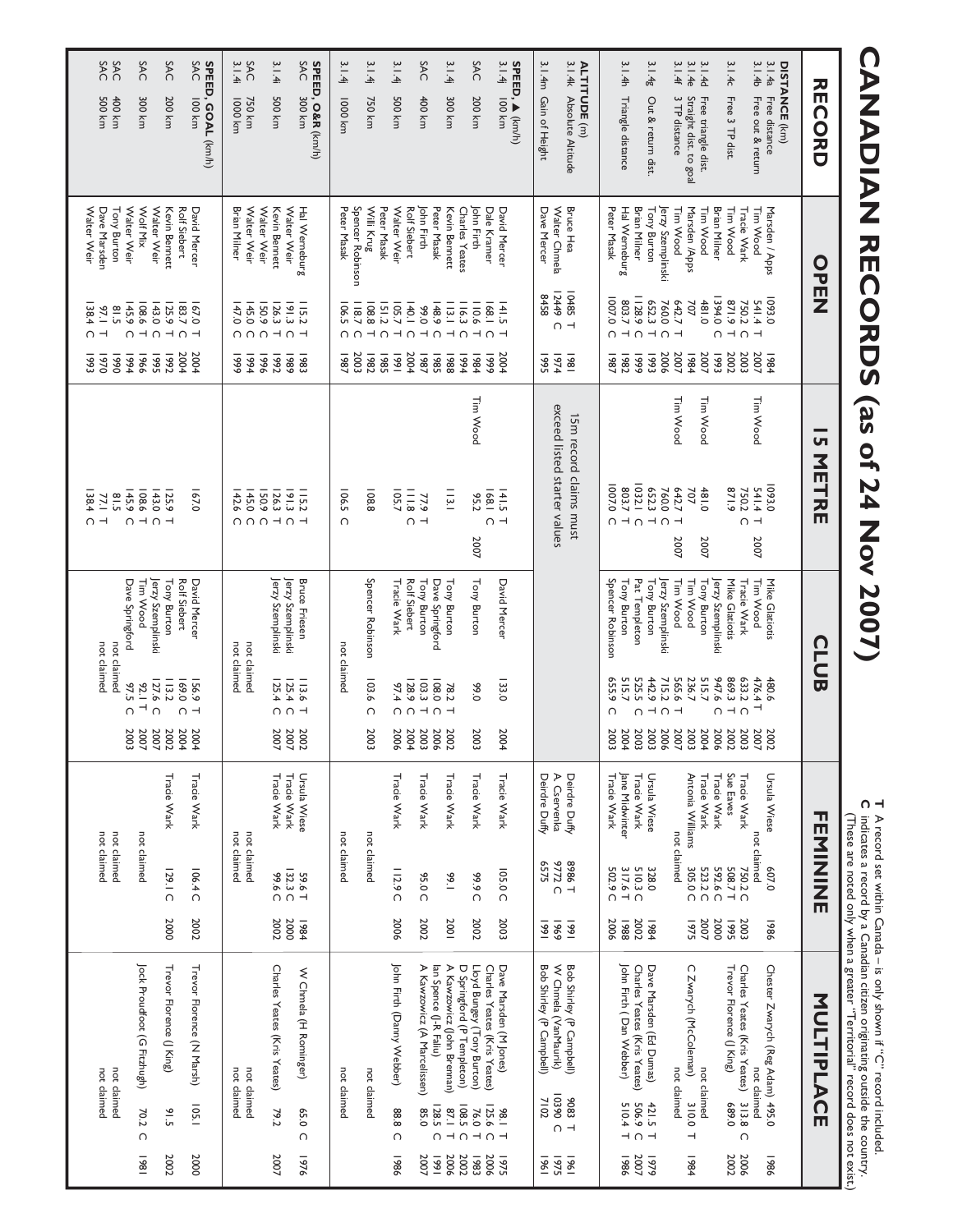3 Sumac Court, Burketon, RR2, Blackstock, ON L0B 1B0 (905) 263-4374, *<waltweir@ca.inter.net>*

### **2007 Annual report**

Planning for badge flights is a good winter activity. For cross-country flights you can plan several possible routes then, when a good day comes, you can choose from among them depending on the wind and the weather. Read the Code so you know what is required. Careful preparation can make the difference between failure and success.

You can download the Sporting Code from the new SAC website *<www.sac.ca>*; click on "Document Vault" in the left hand menu bar. You don't need to read the whole thing. However, what you do need you should print so that you can easily work back and forth through the pages you require. Print out Chapter 2, FAI BADGES, which is only two pages. Then you will also need Chapter 1, GENERAL RULES and DEFINITIONS which is six pages long and Chapter 4, VERIFICATION REQUIREMENTS & METHODS which is another 12 pages.

Now read the two pages of Chapter 2 and refer to Chapter 1 for definitions of the terms used. Only go to Chapter 4 when a reference directs you there.

Questions? E-mail me or check out the *Official Observer & Pilot Guide, Annex C* to Sporting Code, which was mostly written by Tony Burton and is also available on the SAC website.

Part of preparation is to make sure an OO is available. Nothing is more frustrating than finding out that there is no Official Observer on the field when you are ready to go. In the early 80's when I was getting serious about badges and records I made many copies of the OO application form and handed them out at the AGM to every qualified member. We were a small club – but that summer there were no qualified members who were *not* OOs. That's the way it should be in your club. Applicants must be holders of a Silver badge, or be a current SAC instructor, or have been continuously active with soaring activities for the past three years. The OO application is available on the SAC website home page in "Documents Vault" under "Badges & Records".

### **Table of statistics**

As you can see from the table below 2007 has been a good year for badges. Much of the credit goes to "badge mentors" like Carol Mulder of Central Alberta and Jean Richard of Montreal Soaring who take an active interest in the pursuit of FAI badges by club members. I'm convinced that this is a major generator of club moral and enthusiasm. Be a badge mentor for your club! Of the 90 badge legs 17 were Diamond, 13 were Gold, and 60 were Silver.

| SAC Badge and badge leg statistics, 1998 - 2007 |               |                |                |                |                       |                |                |              |                   |                 |                       |               |
|-------------------------------------------------|---------------|----------------|----------------|----------------|-----------------------|----------------|----------------|--------------|-------------------|-----------------|-----------------------|---------------|
|                                                 | 98            | 99             | 00             | 0 <sub>1</sub> |                       |                |                |              | 02 03 04 05 06 07 |                 | $5 \text{ yr}$<br>avq | $%$ of<br>avg |
| 1000 km                                         | $\Omega$      | $\Omega$       | $\mathbf{1}$   | $\Omega$       | $2^{\circ}$           | $\overline{0}$ | $\overline{0}$ | $\Omega$     | $\Omega$          | $\bf{0}$        | 0.0                   | $-$ %         |
| 750 km                                          |               |                |                |                |                       |                |                | $\mathbf{1}$ | $\overline{1}$    | $\overline{2}$  |                       | 0.8 250%      |
| Diamond                                         | $\Omega$      | 3              | $\mathcal{L}$  | $\overline{1}$ | $\mathcal{L}$         | $\bigcap$      | $\blacksquare$ | $\mathbf{1}$ | $\Omega$          | $\mathbf{1}$    |                       | 0.8 125%      |
| Gold                                            | $\mathcal{P}$ | $\overline{4}$ | 5 <sup>7</sup> |                | $5 \quad 5 \quad 7$   |                | 2 <sub>5</sub> |              | $\overline{1}$    | $2^{\circ}$     | 3.4                   | 59%           |
| Silver                                          | 17            | 17             | $\overline{7}$ |                | 8 19                  | 19             | $7^{\circ}$    |              | 7 13              | 16              |                       | 12.4 127%     |
| C Badges                                        | 34            | 33             |                |                | 15 38 57 26 18        |                |                | 33           | 19                | 27 <sub>2</sub> |                       | 24.6 110%     |
| Badge legs 87                                   |               |                |                |                | 79 67 71 111 99 51 47 |                |                |              | 60                | 90              | 69.4                  | 130%          |

49 Maitland St. Box 1351, Richmond, ON K0A 2Z0 (613) 838-4470, *<rogerh@ca.inter.net>*

### **2007 Annual report**

2007 saw the establishment of a new 15m record category. The baseline values for this category were taken from records in the Open category that were flown in a 15m ship and/or best flight(s) that have been recorded for 15m gliders in *"The Book of the Best"*. This has set a realistic and historically accurate bar in the 15m class. Most of the record flying activity this year was lead by Tim Woods who showed us all just how action packed you can make a soaring vacation in Invermere. In summary, twenty claims were submitted and three were rejected.

A couple of problems bit some claims this year. One claim was rejected because the maximum height differential between start and finish (1000m) was exceeded. Another claim was rejected because two different declarations were generated for the same flight. Thanks to Walter Weir's eagle eye (yes, the Badge and Record guys do talk to each other…) we realized that the pilot had one declaration for the badge claim and another declaration (with a different task) for a record claim. The lesson here is simple, only one pre-flight declaration is valid for any one flight.

There is also one issue that you need to be aware of if you are planning to use an electronic logger with a paper declaration – the *most recent* declaration before the flight applies. The subtlety here is that depending on the type of flight recorder you have, your electronic declaration may become valid only when your recorder is turned on in the aircraft. So if a pilot has an old task (that is not being used for this flight) in the flight recorder and also has a paper declaration, the paper declaration must be signed (date and time) after the electronic logger has been activated in the glider. If the paper declaration is signed (date and time) before the flight recorder is activated, the electronic declaration is deemed the most recent and will apply to the flight. The best way to avoid this situation is to make sure your flight recorder is turned on before you sign, date and time your paper declaration.

On another note, I have finally finished generating record certificates for all those pilots who have flown a record since I took over the responsibility of SAC Records chair in 2000 (111 certificates). By the time this report is published, the 111 certificates should be in the hands of the record holders.

The current status of all records is shown on the page opposite.

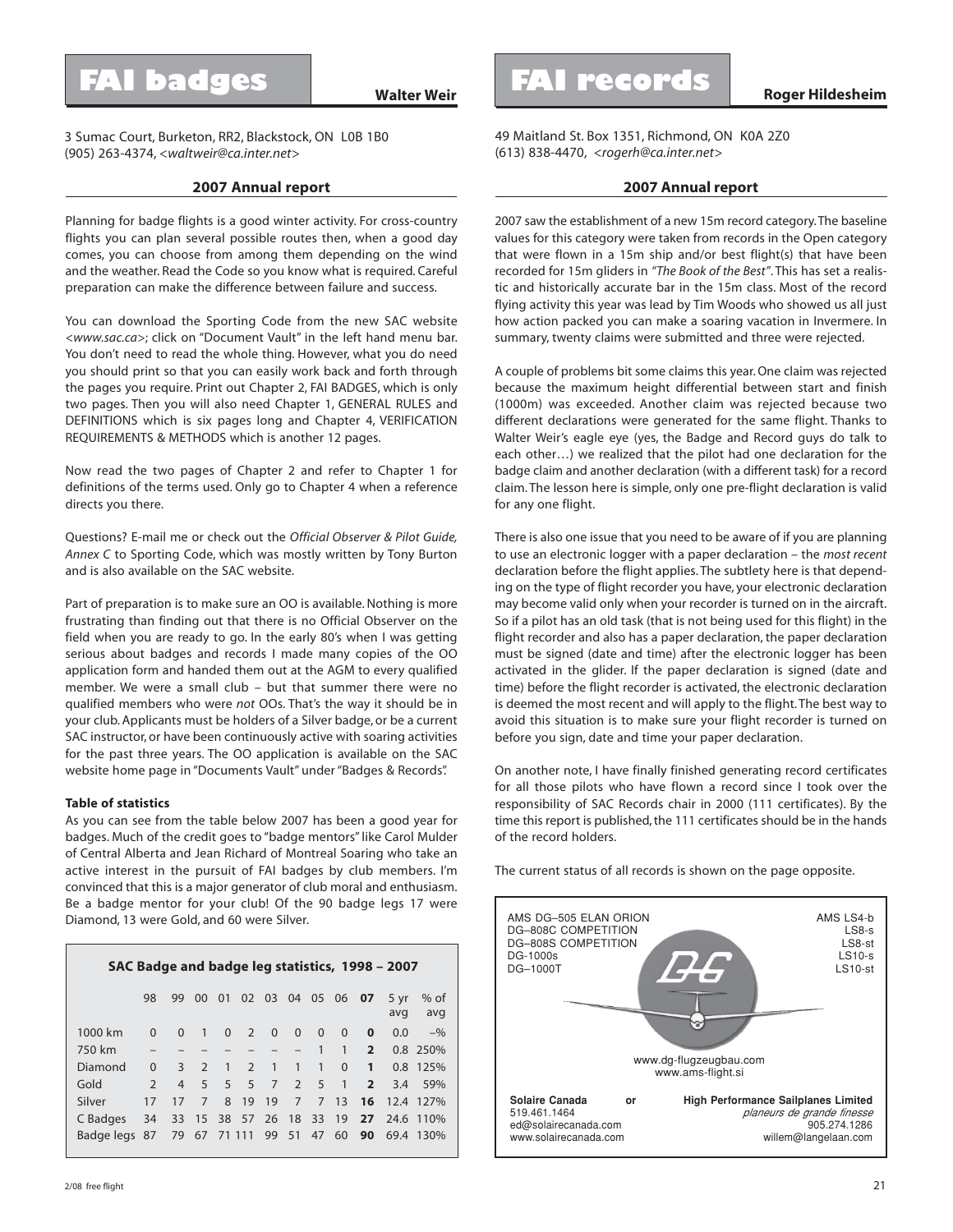### **Sporting ...** from page 15

Canadian Nationals so they can set a standard and be an inspiration to our up-and-coming pilots. In order to achieve a balance, the seeding procedure allows giving credit at the 30% level for US Nationals, pre-Worlds and Worlds. As it makes sense to attend the pre-Worlds one year before the Worlds, attending the Canadian Nationals in the year before the pre-Worlds is scored at 70% rather than 30%.

High level international contests are far more competitive than our Nationals. If we rated a Canadian pilot against say the winner of the Worlds, he would end up with a low score and have no chance to qualify for the team. To compensate for this, we reduce the top score of international contests against which we rate Canadian pilots. For the Worlds we use 80% of the winner's point score, for pre-Worlds 85% and for US Nationals 90%. These benchmarks were established about ten years ago. The performance of Canadian pilots has since improved, so the benchmarks will be reviewed after the Worlds this year and possibly set higher.

In prior years we had seeding lists for 15m, Standard and Club class. In recent Nationals we haven't have enough competitors to form individual FAI classes and we combined the field in a handicapped Racing class which is really a *de facto* Club class. For the lower performing ships and less experienced pilots we also ran what is essentially a Sports class with a wide handicap range. It has been our practice to have only participants of the Racing class eligible for seeding because this class was a combination of 18m, 15m and Standard class. We will have to re-word the seeding procedure to reflect this new reality.

### **Canadian Team for the 30th Worlds**

We will have a strong team for the upcoming 15m/18m World Championships to be held this August in Lüsse, Germany. Our team is: Willem Langelaan, Dave Springford, and Jerzy Szemplinski, with Team Manager Jörg Stieber.

The team is currently working in close cooperation to raise funds and make other preparations. A team presentation for fundraising has been prepared, but at this point, the team is still \$35,000 short of the expected cost. It is good to see that the Wolf Mix Fund has grown to a level where it provides meaningful financial support to the team.

Suitable gliders are secured, reservations for accommodation have been made, the preliminary registration has been submitted. Getting tow vehicles is still open. A blog has been started to keep SAC members informed about the team's progress and preparations for the big event. Once the team is on site, it will be the medium of up-to-date reporting – see *<http://wgc2008dave. blogspot.com/>*.

**2007 On-Line Contest Canada** The OLC season last year was excellent. The results show significant increases over 2006 in terms of total flights and total distance flown.

Number of competitors: 246 Total flights scored in Canada: 2765 – up 42% from 2006 Highest number of flights scored by a club: 485 – Canadian Rockies Total kilometres scored in Canada: 596,000 – up 43% from 2006) Highest km scored by a single pilot: 28,429 km – Hans Binder Highest km scored by a club:

127,425 km – Canadian Rockies

A complete summary of the 2007 OLC season is posted on the SAC website. Predictably, the first four places for the OLC classic are identical in the national score and the score for BC/AB. The results for the FAI-OLC show a somewhat more level playing field.

### **International Competition Calendar**

The complete calendar is posted at *<http:// events.fai.org/gliding/igc-calendar.asp>.* Some highlights are:

- **6 July** 30th FAI World Gliding Championships (World Class, Std Class, Club Class), Rieti (Italy)
- **16 July** 2008 Coupe du Monde de Vol à Voile en Montagne, Vinon, France
- **20 July** German Women's Gliding Championships
- **2 Aug** 30th World Gliding Championship (Open/18m/15m), Lüsse, Germany.

**In 2009**

**7 June** World Air Games, Torino (Italy)

### **Committees**

### **Directors & Officers**

**President/Prairie** John Toles (306) 652-7909 (H) j.toles@sasktel.net

**Vice President/Eastern** Sylvain Bourque cell (514) 592-0283 bourques@videotron.ca

**Ontario** Eric Gillespie (416) 703-6362 ekg@cunningham-gillespie.com

**Alberta** John Mulder ,<br>(403) 945-8072 (H) johnmulder@shaw.ca

**Pacific** Dave Collard 1-866-745-1440 dacollard@telus.net

**Exec Director & Treas** Jim McCollum (613) 692-2227 (H), 829-0536 (B) sac@sac.ca

**Director of Operations** John Toles

**Air Cadets** National Office **Airspace** Ian Grant

(613) 737-9407 (H) 943-2924 (B) granti@igs.net members: Roger Harris rharris@petrillobujold.ca Scott McMaster

scott@mcmail.cis.mcmaster.ca **FAI Awards**

Walter Weir (905) 263-4374 (H) waltweir@ca.intr.net

**FAI Records** Roger Hildesheim (613) 838-4470 rogerh@ca.inter.net **Free Flight**

Tony Burton, (403) 625-4563 t-burton@telus.net

**Flight Training & Safety** Dan Cook, (250) 938-1300 cookdaniel@shaw.ca members: Gabriel Duford gabriel.duford@videotron.ca Bryan Florence bryan.florence@shaw.ca Joe Gegenbauer gegb@shaw.ca

Richard Sawyer cfzcw@sympatico.ca

- **21 June** 6th FAI Junior World Gliding Championships, Räyskälä (Finland)
- **25 July** 5th Women's World Gliding Championships, Szeged (Hungary).

### **Acknowledgements**

I want to thank my fellow committee member *Walter Weir* for his well-considered advice, *Susan Snell* for maintaining the contest letter website, and

*Ursula Wiese* for maintaining the *"Book of the Best",* the comprehensive history of Nationals results, records and trophies.



**LAK 19** Standard Class/18 **LAK 17a** flapped 15m/18m Both available with turbo **LAK 20** Open 26m 2-seater

Contact: Nick Bonnière *nick.bonniere@withonestone.com www.vif.com/users/varicalc*

**Insurance** Keith Hay (403) 949-2509 insurance@sac.ca

**Medical** Dr. Richard Lewanczuk (780) 439-7272 rlewancz@gpu.srv.ualberta.ca

**Membership & Marketing** vacant

**Sporting** Jörg Stieber 519-662-3218 (H), 662-4000 (B) joerg@odg.com members:<br>Walter Weir waltweir@inforamp.net

**Technical** Paul Fortier (613) 258-4297 (H) paulfortier*1*@juno.com members: Chris Eaves xu-aviation@sympatico.ca Wolfgang Weichert

wolfgang.weichert@magma.ca **Trophies** Phil Stade (403) 668-7757 (H)

asc@stade.ca **Video Library** Ted Froelich (613) 824-6503 (H&F) 2552 Cleroux Crescent Gloucester, ON K1W 1B5 fsacvideo@aol.ca

**Website maintenance**<br>Bob Lepp boblepp@aci.on.c boblepp@aci.on.ca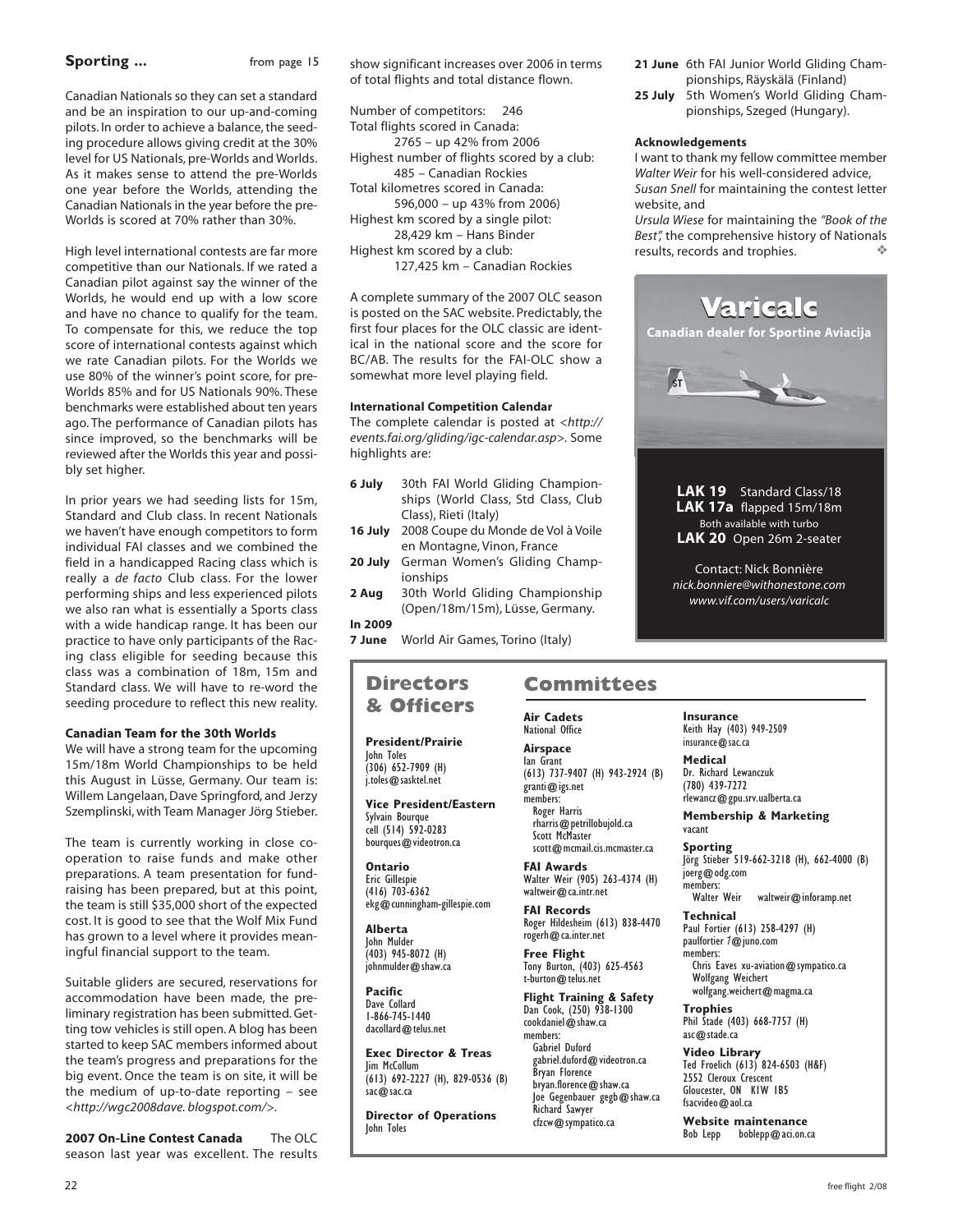

Personal ads are free to SAC members (give me your club). \$10 per insertion for non-members. Send ad to editor. Ad will run 3 times unless you renew. **Tell me when item has been sold**. Subject to editing for length (usually 6 lines max).

### **single seat**

**PW-5**, C-FEPW. 653h, 264 landings, no 2007 flts. No damage history; excellent cond. \$29,000 with custom Avionic trailer, \$24,000 with alum tube trailer, \$22,000 without, prices negotiable. Ray Perino, Invermere, BC (250) 688-5052 *<pw5@shaw.ca>*.

**HP-14T,** FAXH, 1480 h, glider & trailer in vg cond. New MicroAir 760 with boom mike, ILEC SB8 glide computer, ELT, O2, new winglet-fences. Low maint. A/C giving good value for your dollar. \$16,000 obo. E-mail me *<spencer.robinson@rogers.com>* for current photos, (416) 620-1218.

**HP-18 mod**, FIJY, only 322h. Beautiful poly finish. 18m tips, centre stick and 1-piece front-hinged canopy. Proven performer, handles nicely with winglets and increased ailerons. DX-50 GPS flight computer/ IGC FR, Filser radio, Winter ASI and vario. Increased water ballast. Schreder trailer. \$28,000 Ed Hollestelle, (519) 461-1464, *<ed@solairecanada.com>.*

**SZD-36 Cobra**, GQWQ, 1977, 897h. No damage. L/D 38/1, A-1 condition, kept in hangar. Modified PIK-20 fiberglass trailer. Located in Toronto. Asking \$15,000. Charles Kocsis *<karoly\_cobra@yahoo.com>* (905) 799-9723.

**ASK-14 motorglider**, FIUQ, 1065h airframe, 155h engine, encl metal trailer, \$12,000 obo. Serge (780) 645-4034 *<larochelle@mcsnet.ca>*.

**Genesis 2**, 1998, 331h, 100% race ready. Excel. cond., CAI302, 303, SageCV, WinPilot, ATR720C, trailer, chute. US\$45,000. Dave Mercer, *<djmercer@telus. net>*, (780) 987-6201, Alberta.

**Ventus bT**, FMVA, 1454h. 15m+ winglets and 16.6m wing tips. 17.6m wing tips incl. Solo 2350 sustainer, ~40h. Refinished with poly in 2003. Cambridge 302/ 303, Compaq 1500 series PDA w. arm and cradle, radio. Komet trailer with tow-out gear, wing wheel. Asking \$79,500. At Great Lakes. Call Jan Juurlink (705) 687-0158, or Mike Ronan (905) 938-5529, *<jjuurlink@cogeco.ca>* or *<soarspot@zing-net.ca>*.

### **two-place**

**L-13 Blanik**, CF-TUH, 1970, low hrs. Well maintained, new seat covers, open trailer. \$17,000 obo. Tom Mc-Wirter (519) 922-2731 *<TomMcwhirter@bmts.com>.*

### **suppliers**

**Canadian Soaring Supplies** Borgelt instruments and soaring software. Svein Hubinette, (514) 765- 9951 *<soarsvein@yahoo.com>.*

**ZS Jezow PW gliders** Today's technology, polyurethane finished, instrumented, type approved PW-6U and PW-5 from CM Yeates & Associates. Avionic trailers with fittings also available. Ph/fax (902) 443-0094. E-mail *<yeatesc@ns.sympatico.ca>,* or see *<www3.ns.sympatico.ca/yeatesc/world.htm>.*

### **Solaire Canada and**

**High Performance Sailplanes** LS series of sailplanes, LX glide computers, Dittel radios, Collibri FRs. Planeurs de grande finesse. AMS-flight DG ELAN Std. class and two-seaters. DG Flugzeugbau GmbH 15m, 18m gliders/motorgliders and 2-seat gliders. Contact *<ed@solairecanada.com>*, (519) 461-1464 or *<willem@langelaan.com>* (905) 274-1286.

**Invermere Soaring Centre** Mountain soaring, camping, glider rentals. Mountain flying instruction in Lark or Duo Discus. Trevor Florence, Box 2862, Invermere BC, V0A 1K0, cell (250) 342-1688, ph/fx (250) 342-7228*.* Website: *<www.soartherockies.com>* e-mail: *<info@ soartherockies.com>.*

**Sportine Aviacija** LAK sailplanes *<www.lak.lt>.* LAK-17a – 15/18m flapped; LAK-19 – 15/18m standard; LAK-20 – 2-seat 23/26m Open. Exclusive dealer for Canada, *<nick.bonniere@withonestone.com>.*

## *MZ SUPPLIES*

**5671 Ferdinand St, Osgoode ON K0A 2W0 (613) 826-6606, fax (613) 826-6607**

> **<***wernebmz@magma.ca> <www.mzsupplies.com>* **Ulli Werneburg**

**Exclusive Canadian dealer for the following outstanding aviation products:**

### **CAMBRIDGE Aero Instruments**

- **Top of the line CAI 302 computer with vario and GPS navigation and FR**
- **CAI 302A basic GPS navigation and FR • CAI 303 Navigation display for use with**

**302/302A**

**SAGE Variometers Simply the best mechanical variometers in the world.**

**SCHLEICHER Sailplanes Manufacturers of the ASW-27B, ASW-28, ASW-28-18T, ASH-25, ASH-26E, ASW-22, ASK-21 and the new ASG-29 18m flapped sailplane.**

# *XU Aviation Ltd.*

**We've moved** into a 8000 sq.ft. hangar with special built repair bay and



state of the art spray booth. See us at *<www. xu-aviation.com>*

### **Chris Eaves**

major and minor repair and inspection in:

- steel tube, wood and fabric
- stressed skin aluminum

ph (519) 452-7999, fax 452-0075

### **Come and soar with the bald eagles! PEMBERTON SOARING CENTRE**

Operating daily April to October in Pemberton, BC

- excellent mountain scenery with thermals to 12,500 ft
- camp at the airport, B&B, or stay in Whistler
- area offers a wide variety of summer activities

### *Glider rentals: Super Blanik*

*Instruction: glider pilot courses or book a number of lessons, X-C training/off-field landing practice*

phone: (604) 894-5727, 1-800-831-2611 e-mail: *info@pembertonsoaring.com* web: *www.pembertonsoaring.com*



**SOARING** — the monthly journal of the Soaring Society of America. Subscriptions, US\$46. Credit cards accepted. Box 2100, Hobbs, NM 88241-2100. *<feedback@ssa.org>.* (505) 392-1177.

**SOARING NZ** — Replaces the *Gliding Kiwi*. Editor, Jill McCaw. NZ\$122. Personal cheques or credit cards accepted. McCaw Media Ltd.,430 Halswell Road, Christchurch, NZ. *<j.mccaw @xtra.co.nz>.*

**SAILPLANE & GLIDING** - the only authoritative British magazine devoted entirely to gliding. Bimonthly. £39 per year airmail, £22.75 surface. *<beverley@gliding.co.uk>.*

• composites